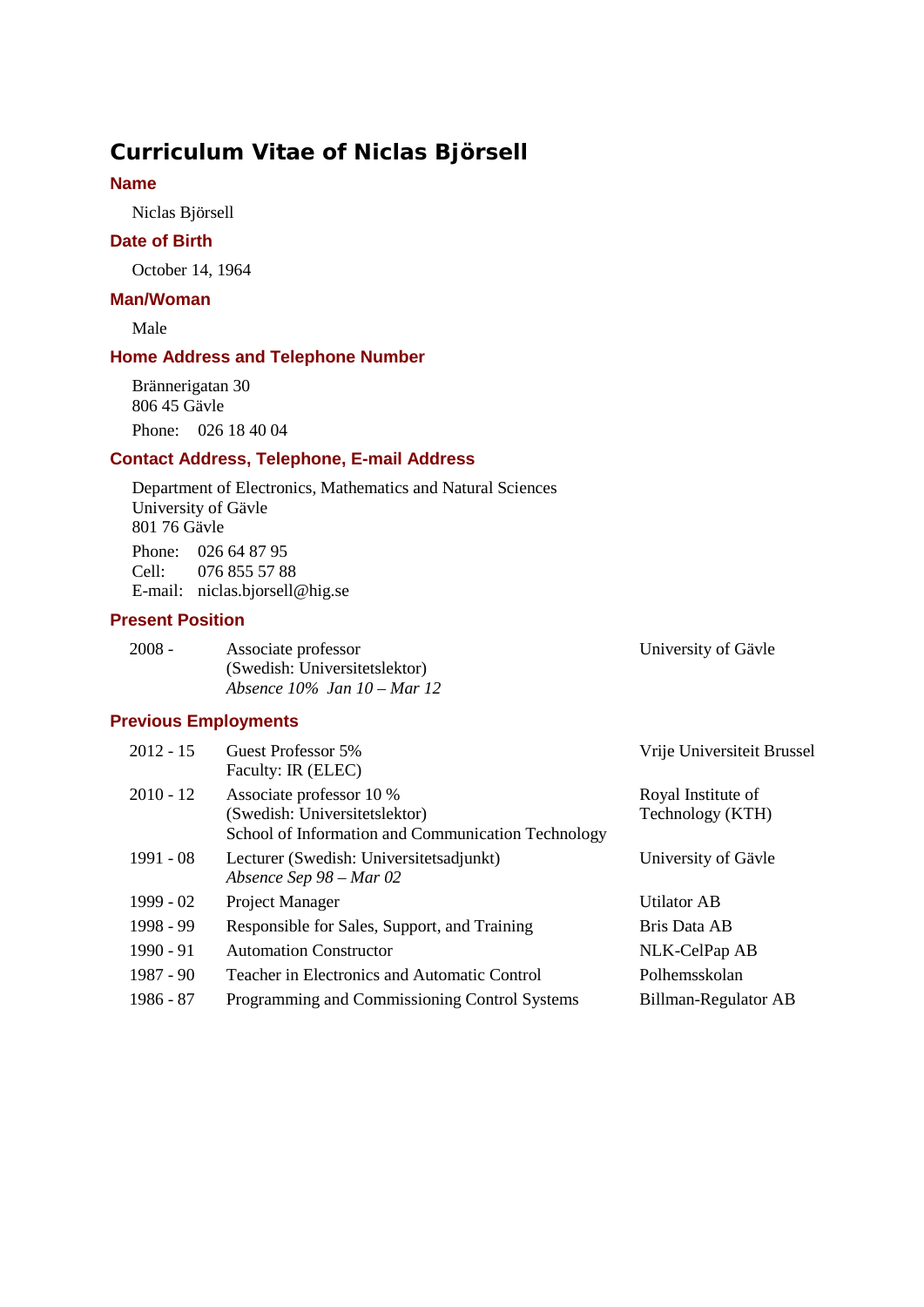# **University Education**

| 2007 | Doctor of Philosophy (Telecommunication),                          | Royal Institute of |
|------|--------------------------------------------------------------------|--------------------|
|      | Title: Modeling Analog to Digital Converters at Radio<br>Frequency | Technology         |
|      | Supervisor: P. Händel                                              |                    |
| 1998 | Licentiate of Science (Automatic Control),                         | Uppsala University |
|      | Title: Control of heating systems in buildings                     |                    |
|      | Supervisor: T. Söderström                                          |                    |
| 1994 | B.Sc. in Electrical Engineering,                                   | Uppsala University |
|      | <b>Docent and Guest Professor</b>                                  |                    |
|      |                                                                    |                    |

| $2012 - 15$ | Guest Professor             | Vrije Universiteit Brussel              |
|-------------|-----------------------------|-----------------------------------------|
| 2012        | Docent in Telecommunication | Royal Institute of<br><b>Technology</b> |
|             |                             |                                         |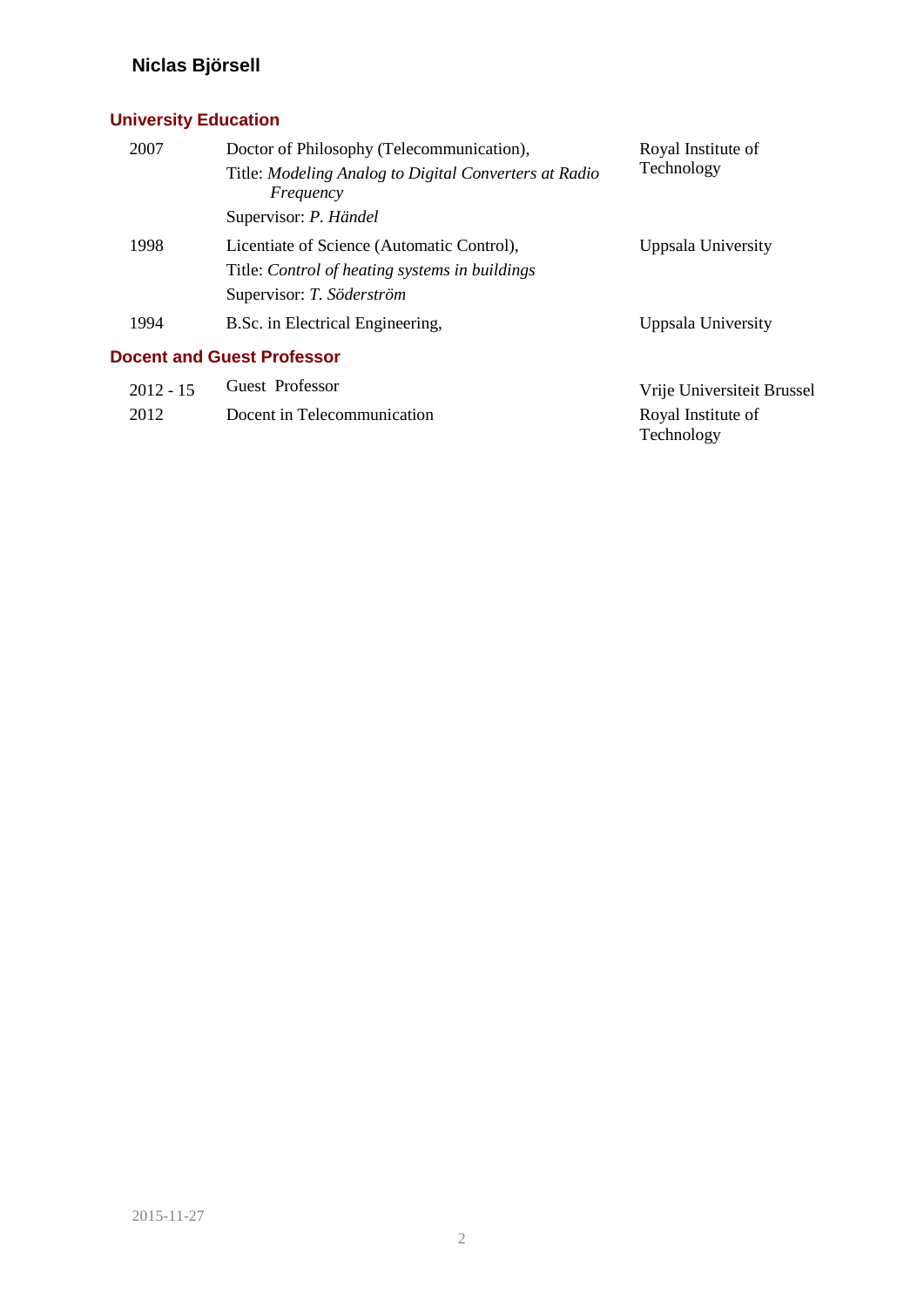# **Scientific Achievements**

### **Brief Account of Own Research Profile**

### *Control Strategies for HVAC Systems*

The interest in research began after one year working with commissioning control systems for heating, ventilating and air-conditioning (HVAC) systems. On my initiative a joint research project with the company TAC and funded by NUTEK "Control strategies for heating systems in buildings" started. In summary, auto-tuning for two different control functions were studied, (i) feed forward compensation with correlated disturbances [\[IC44\]](#page-9-0) and (ii) optimal preheating time [\[IC43\].](#page-9-1) This led, together with related results [\[NC13\],](#page-10-0) [\[IC45\]](#page-9-2) to a licentiate thesis [\[TH2\]](#page-10-1) in 1998.

In parallel with the first project, a participation in the project "Demand controlled ventilation" led to two publications [\[IC46\],](#page-9-3) [\[RE5\].](#page-11-0) Moreover, in both projects a simulation program under development, IDA, was used [\[IC42\].](#page-9-4)

After the licentiate degree, a career in the industry followed; initially focused on research and development in how new technology could be used in an energy efficient way [\[RE4\].](#page-11-1) That career last for four years, whereupon I started over on PhD studies in a different topic.

#### *Analog to Digital Converter Modelling and Post-Correction*

Error modelling has played a main role in generating a correction of the analog to digital converter (ADC) behaviour in order to compensate for imperfections in the ADC. An online correction obtained by subtracting the modelled dynamic error to each output sample of the actual ADC. For an ideal ADC the output is a discrete time and discrete amplitude representation of the analogy input signal with fixed time and amplitude steps. The output from a practical ADC has deviations from the ideal steps. An ADC-model contains information on the size of the amplitude deviation as a function of the output code, which can be used to correct the output, and, thus, give a better representation of the analogy input. In model based post-correction, the post-correction term is computed from a mathematical model.

Modelling ADCs at radio frequency were the topic for my PhD Thesis [\[TH1\],](#page-10-2) where model structures suited to describe a nonlinear dynamic behaviour were required. Moreover, the model has to be valid over a wide frequency range. The challenge is to find a model structure that is fairly easy to characterize with a minimum number of model parameters without any loss of information. Initially Volterra models were studied [\[J22\],](#page-7-0) [\[IC37\].](#page-9-5) Based on these results a suitable ADC model for post-correction of ADCs were developed [\[IC35\],](#page-9-6) [\[IC36\]](#page-9-7) and evaluate[d \[J24\],](#page-7-1) [\[IC34\].](#page-9-8)

In addition, the method for parameter estimation should be easy to use and the estimator should be efficient. The most common method using histogram test with different stimulus has been studied in [\[J23\],](#page-7-2) [\[J25\],](#page-7-3) [\[IC39\],](#page-9-9) [\[IC40\],](#page-9-10) [\[IC41\].](#page-9-11) Besides that, some summarizing papers have been presented at national conferences [\[NC12\],](#page-10-3) [\[NC11\].](#page-10-4) Moreover, an alternative model structure has been studied, but not yet implemented for post-correction. That is the Kautz-Volterra model [\[J20\],](#page-7-4)  $[IC32]$ .

The research activities within ADC modelling and post-correction has continued after I finished my PhD, mainly together with the PhD student Samer Medawar for which I have been a supervisor. The ADC model in [\[IC36\]](#page-9-7) has been further developed and evaluated in papers [\[J9\],](#page-6-0) [\[J18\],](#page-6-1) [\[J19\],](#page-7-5) [\[IC20\],](#page-8-0) [\[IC21\],](#page-8-1) [\[IC23\],](#page-8-2) [\[IC30\],](#page-9-13) [\[IC33\],](#page-9-14) but also with another research group [\[IC25\].](#page-8-3) In parallel, I have been involved in developing standards for testing ADC [\[ST1\]](#page-10-5) and DAC [\[ST2\].](#page-10-6)

#### *Measurement Systems*

In order to test the ADC we build our own test-bed [\[IC38\].](#page-9-15) Moreover, we have developed a testbed for multivariable measurement of a power amplifier (PA) with presentation in three dimensions [\[IC28\].](#page-8-4) To a great extent our test-beds are based on state-of-the-art instruments to generate and acquire signals, most of the data processing is done in software. That is the idea behind synthetic instruments [\[NC9\]](#page-10-7) although typical synthetic instrument test-beds are based general purpose front-ends. One example of data processing is to correct for non-stationary effects in measured data [\[J11\]](#page-6-2)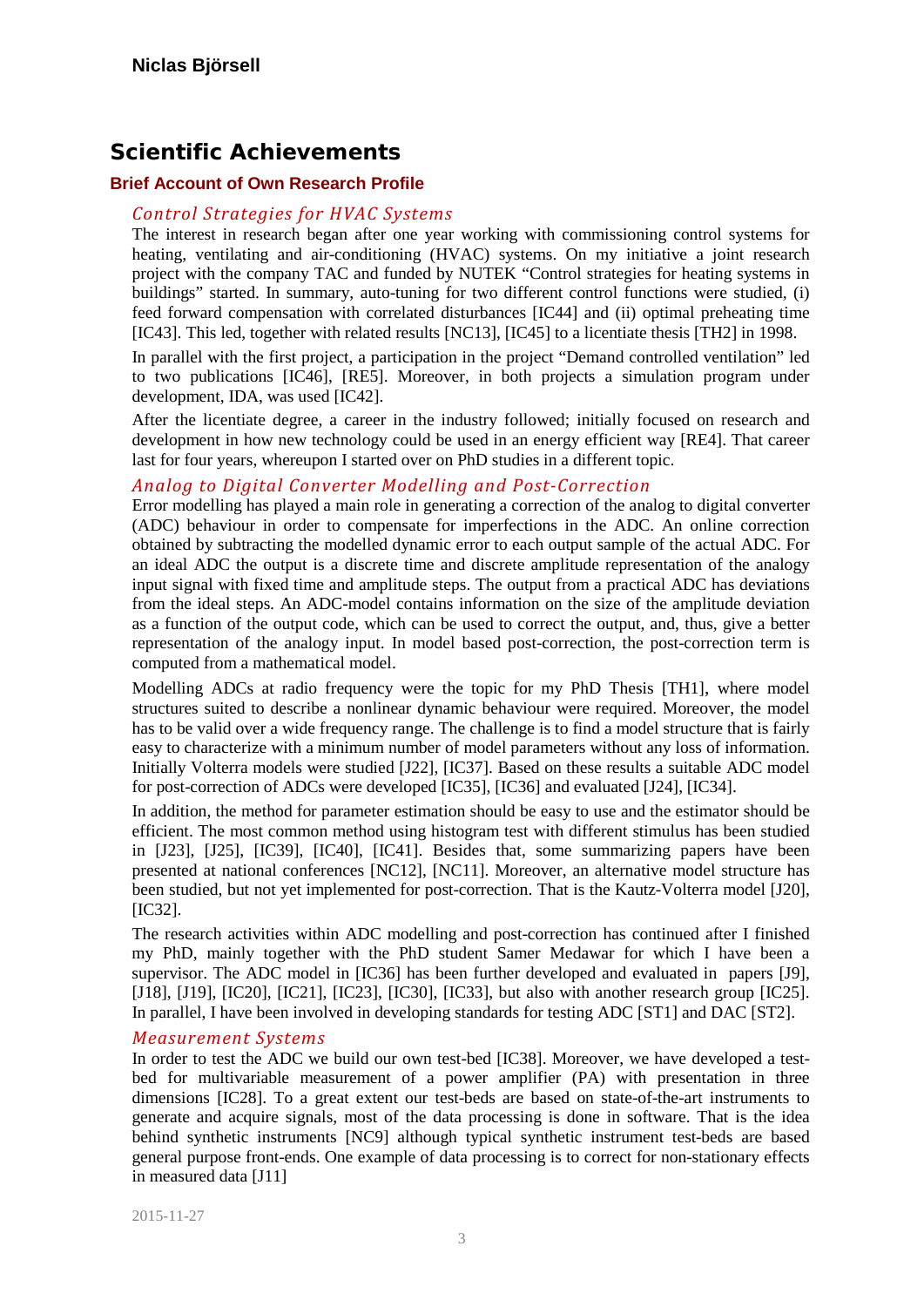A close related method to post-correction is to use digital pre-distortion (DPD) to compensate for nonlinear dynamic behaviour in PAs. This method has been implanted in signal generators in order to improve their performance [\[J21\],](#page-7-6) [\[IC17\],](#page-8-5) [\[IC19\],](#page-8-6) [\[IC31\],](#page-9-16) [\[NC10\].](#page-10-8)

A proper choice of modulation technique in wireless systems can be utilized to reduce energy and interference. In [\[J17\],](#page-6-3) [\[IC22\],](#page-8-7) convex optimization was applied to peak-to-average power (PAR) reduction on an orthogonal frequency division multiplexing (OFDM) with constrains on minimized interference. The method is further developed to also include DPD in [\[J10\],](#page-6-4) [\[J13\],](#page-6-5) [\[IC15\],](#page-8-8) and [\[NC6\].](#page-10-9) An alternative method to reduce PAPR based on channel coding is presented in  $[IC1]$ .

In order to measure and characterize non-linear dynamic RF devices, new equipment has been launched on the market. Comparative studies can be found in [\[J8\]](#page-6-6) and [\[NC7\].](#page-10-10) A test system based on stand-alone instruments and synthetic instruments, where the functionality for non-linear measurements lies in the software, has been developed. It is based on Zhu's generalized sampling theorem (ZGST) which states that the output signal of a nonlinear system can be reconstructed by sampling it at the Nyquist rate of the input signal rather than the Nyquist rate of the output signal. This setup includes a specially designed wideband down-converter and the test-bed allows a much wider analogy bandwidth than the commercially available vector signal analyzers, where the intermediate frequency (IF) bandwidth preceding the ADC sampler front-end is deliberately limited to increase the dynamic range by avoiding noise folding [\[IC27\],](#page-8-9) [\[IC29\],](#page-8-10) [\[NC8\].](#page-10-11)

For measuring sparse waveforms, an under-sampled system based on harmonic sampling and compressive sampling has been developed [\[J12\].](#page-6-7) It is based on the use of multi-tones; by appropriately selecting frequencies in the multi-tone, all aliased tone will fold back on unique frequencies and the full spectrum can be recaptured; in addition frequency interleaving is used in order to increase the bandwidth [\[J14\],](#page-6-8) [\[J16\],](#page-6-9) [\[IC18\],](#page-8-11) [\[IC24\],](#page-8-12) [\[NC5\].](#page-10-12)

### *Cognitive Radio*

The need for radio spectrum for rapidly growing broadband access services is evident. Secondary use of already licensed, but inefficiently used, spectrum has been proposed as a solution to make more efficient use of frequency resources. There are different ways of sharing the spectrum, namely interweave, underlay, and overlay secondary access. In the interweave approach, a secondary user knows or detects spectral holes in space, time, or frequency and aligns its communications to lie within these spectral holes. The absence of the signal in a given band is not enough to assert its usability since adjacent band signals could still cause significant interference. Thus, there is also a need to consider interference in adjacent channels to ensure that the secondary users do not interfere with the primary users [\[RE1\].](#page-10-13)

One of the prime issues in secondary spectrum access is to ensure that the primary services are not interrupted. In order to ensure this, three different methods can be used, namely cognition supporting pilot channel (CPC), geo-location database and sensing. With the CPC signalling method, unlicensed devices can only transmit if they receive a control signal (beacon) identifying vacant channels within the service areas. If geo-location database based spectrum opportunity detection is used, then the secondary user accesses a database to determine the free channels at any location. In spectrum sensing based methods, unlicensed secondary devices detect the presence of a signal via sensing the presence of any primary signals. A geo-location database method for radars is studied i[n \[IC14\]](#page-8-13) and [\[NC1\].](#page-9-17)

Some existing techniques for spectrum sensing detectors are studied and further developed in [\[IC12\],](#page-8-14) [\[IC26\],](#page-8-15) and [\[NC4\].](#page-10-14) Also a new detection method based on discriminant analysis is developed and refined in [\[J1\],](#page-6-10) [\[J7\],](#page-6-11) [\[IC8\],](#page-7-8) [\[IC10\]](#page-7-9) and [\[IC11\].](#page-8-16) The method can also be used to detect impulsive noise [\[IC1\].](#page-7-7) In addition, the sensing time and periodic sensing interval needs to be optimized in order to maximize the through-put in the communication and/or to reduce the energy consumption. In [\[IC13\]](#page-8-17) and [\[TB1\],](#page-10-15) a new approach of optimizing these parameters was explored.

Secondary users operating in a frequency band it is not only interested in finding the white spaces, but it is also useful to identify the modulation technique in order to optimize minimize the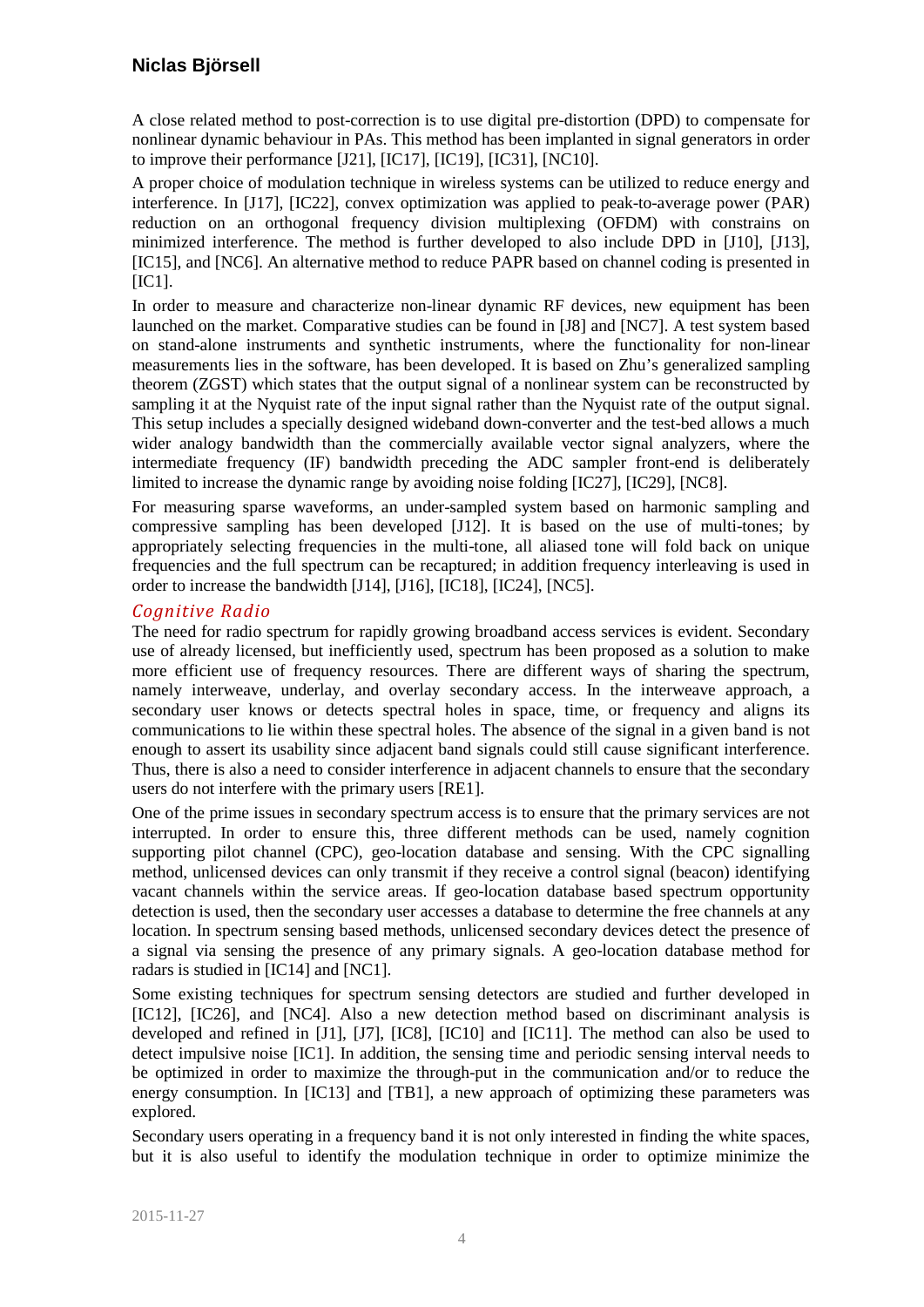interference and maximize through put. In [\[J15\]](#page-6-12) and [\[IC16\],](#page-8-18) an automatic digital modulation classifier with actual RF signals was presented.

How cognitive radio can be used in a wider perspective has presented in [\[IC9\],](#page-7-10) [\[RE1\],](#page-10-13) [\[RE2\].](#page-10-16)

#### **Brief account of planned research effort**

The planned research aims to explore fundamental problems within radio frequency measurement technologies with a focus on characterization of non-linear parameters and corresponding correction methods. The topic will be investigated from different angles where each approach will be studied in a work package (WP) or subprojects. In WP1, existing non-linear measurement techniques will be explored. An emerging technology for wideband measurements of sparse signals is compressed sensing; in WP2, compressed sensing will be studied; in particular its sensitivity to imperfections in the measurement system. Problems with imperfections in measurement systems due to dynamic nonlinear systems can be conquered by using postcorrection, which will be the topic in WP3. The interference in co-existing communication systems and how DSA and modulation techniques can be used to minimize the affect will be addressed in WP4. The research group has a unique niche in measurement technology at high frequencies. The planned research will further develop this niche and the results to be evaluated by measurements.

*WP1: Measuring and Modeling Technology for Improving RF System Performance* 

There is a battle between different nonlinear characterization methods within the high-frequency measurement world today. Pushed by the modelling world, which clearly needs good nonlinear measurements to obtain good nonlinear models, some nonlinear measurement instruments were developed. Three different approaches to design a measurement instrument that is able to measure the nonlinear time domain waveforms correctly can be followed: (i) a sampler-based methodology such as the large-signal network analyzer (LSNA), (ii) a mixer-based methodology e.g. nonlinear vector network analyzer (NVNA), or (iii) a sampling oscilloscope based methodology like Mesuro MB 20. The method used is the polyharmonic distortion modelling (PHD). The PHD model is identified from the responses of a DUT stimulated by a set of harmonically related discrete tones, where the fundamental tone is dominant and the harmonically related tones are relatively small. As such, it is typically applied for modelling e.g. microwave amplifiers with narrowband input signals.

Due to the high linearity and efficiency requirements on components in wireless communication systems, it is of highest importance to be able to characterize the dynamic nonlinear behaviour. In this subproject, existing techniques are evaluated to meet contemporary and future demands. Since the variety of these nonlinear measurement instruments is becoming very large, it is important to guide the user in his choice of the most appropriate nonlinear measurement technique for the considered application. The outcome of the planned measurement campaign will be a useful tool in order to compare and evaluate methods developed in the proposed project. Moreover, the noise behaviour of a nonlinear system will be studied. A nonlinear device will treat input noise in a completely different way compared to a linear device. Hence, adapted signal analysis and modelling techniques are required.

#### *WP2: Compressed Sensing*

A main problem in measuring wideband signals in the order of several GHz is the limitation on the sampling rate as well as the analogy bandwidth of ADC. For repetitive signals, an expensive stateof-art wideband sampler is usually used in front of the digitizer to downconvert the RF signal to the available analogy input bandwidth of the ADC, then sampling theory based on aliasing is used to digitize and reconstruct the wideband signal. Compressed sensing is a emerging signal acquisition technique. In contrast to traditional sampling methods, significantly fewer samples are required whenever the signals admit a sparse representation.

The method allows reconstructing a wideband signal, of size *N*, from a defined under-sampled data of size *L*, where  $L < N$  under the condition that the spectrum of the measure signal has a high sparsely level, i.e. the number of spectral bins, *K,* with power above noise floor is much smaller than the total spectral bins,  $N$ ; that is  $K \ll N$ . Another condition is that the measured samples should represent a random combination of the original data.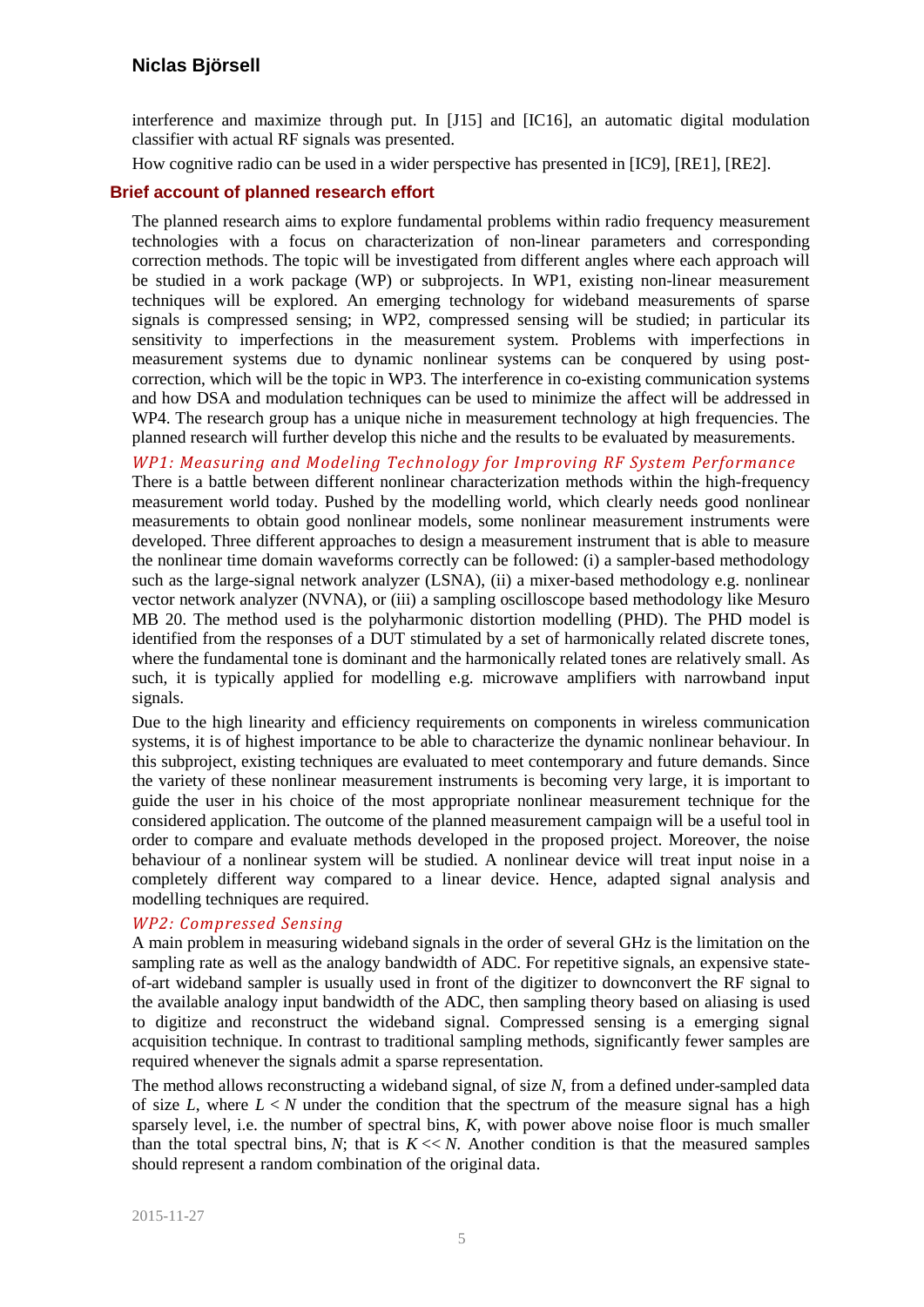Compressed sensing is a technique for finding sparse solutions to [underdetermined linear systems.](http://en.wikipedia.org/wiki/Underdetermined_system) Consider  $X_f$  as the sparse spectrum of the signal  $X$ ,  $\Psi$  is the sparsity matrix and  $\Phi$  the sampling matrix, the vector of the measured compressed data **Y** is written as

$$
Y = \Phi \Psi X_f \tag{1}
$$

Hence it is possible to reconstruct the original signal based on solving underdetermined set of equations. To achieve a good reconstruction the sampling matrix **Φ** should be orthonormal and incoherent with **Ψ;** using random distribution satisfies the conditions. The theory require a low sparsity level in the order of 10-15%, otherwise the required number of measurements increase to *N*, and hence a determined system is formed that can be solved through a least square solution. Even though the research field is a hot topic, only a few papers have focused on implementations. The open issues are related on how to measure a wideband signal with a limited analogy bandwidth ADC. In other words how to implement the **Φ** matrix in a real system. One may consider three issues, (i) how will the performance be affected by limitations in the implantation, (ii) how can these limitations be circumvented, and (iii) design and build a test-bed.

#### *WP3: ADC Modelling and Post-Correction*

There are a large number of available model structures for dynamic nonlinear systems, such as ADCs. For example a Volterra model, which can describe any weak nonlinear system with fading memory, can be used. A well known drawback with Volterra models is that the number of coefficients grows rapidly with increase complexity. In order to reduce the number of coefficients caused by high model order and memory length the Kautz-Volterra model can be used. In [\[J20\],](#page-7-4) a Kautz-Volterra ADC model were characterized but has not yet been applied for post-correction; that would be interesting to develop in a future work.

Most post-correction algorithms today are developed for input frequencies below half the sampling rate; that is, within the first Nyquist band. Recently we have started to characterize ADCs in higher Nyquist-bands. By that, a post correction method for under sampled ADC can be developed.

#### *WP4: Interference Control Based on DSA and Modulation Techniques*

As the use of wireless communication systems equipped with computing capacity increases new opportunities are given in the form of self-configurable wireless networks of sensors and more efficient use of spectrum as well as energy. However, it also implies challenges to achieve reliable communication in environments with co-existing communications systems and electromagnetic interference from industrial equipment. The rapid expansion of communicating sensor is partly due in part to cheaper circuits, but also due to an increased need for measurements in various areas. The industries for example, have a grooving demand of energy-efficient production and to minimize the use of hazardous substances in order to reduce environmentally harmful emissions. The requirement for energy efficient solutions also applies to the radio systems themselves.

The classifier developed in [\[J15\]](#page-6-12) could be a useful instrument to be used in the next generation communication systems based on a flexible and DSA in order to reduce requirements for linearity and dynamic range in the radio front-end, and reduce the intermodulation induced noise floor.

Moreover, recently published results demonstrates that the use of DSA can significantly reduce requirements for linearity and dynamic range in the radio front-end, and reduce the intermodulation induced noise floor through integration of DSA with the selection of front-end filter settings.

Spectrum sensing techniques in a broad frequency range is a potential topic for future research. By that, we can combine the knowledge we have from wide-band measurement systems with the knowledge gained from the cognitive radio project.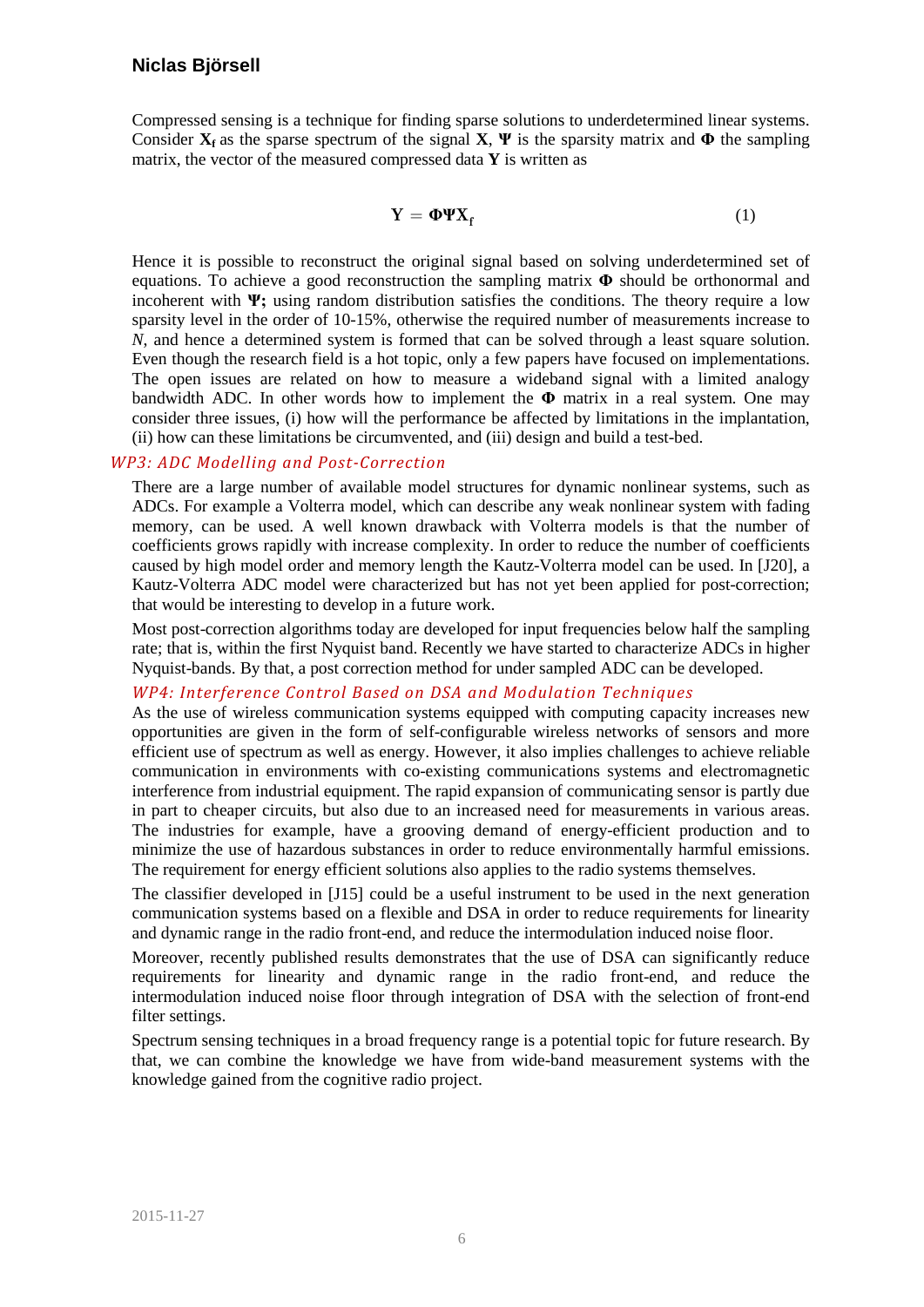#### **List of publications**

#### *Journals*

- <span id="page-6-10"></span>[J1] M. Hamid, N. Björsell, and B. Slimane, "Empirical Statistical Model for LTE Downlink Channel Occupancy", Wireless Personal Communications, accepted, 2017.
- [J2] M. Hamid, N. Björsell, and B. Slimane, "Radio Resource Allocation for Indoor Secondary Access in TV White Space", International Journal On Advances in Telecommunications, vol 9, no 1&2, pp. 25- 34, 2016.
- [J3] M. Hamid, N. Björsell, and B. Slimane, "Spectrum Sensing Challenges: Blind Sensing and Sensing Optimization", IEEE Instrumentation & Measurement Magazine, Vol. 19, 44-52 s. 2016
- [J4] M. Hamid, N. Björsell, and B. Slimane, "Energy and Eigenvalue-Based Combined Fully-Blind Self-Adapted Spectrum Sensing Algorithm," Vehicular Technology, IEEE Transactions on, vol. PP, pp. 630-642, 2015.
- [J5] M. Hamid, N. Björsell, and S. B. Slimane, "Signal Bandwidth Impact on Maximum-Minimum Eigenvalue Detection," Communications Letters, IEEE, vol. 19, pp. 395-398, 2015.
- [J6] S. Medawar, P. Händel, B. Murmann, N. Björsell, M. Jansson," Static Integral Nonlinearity Modeling and Calibration of Measured and Synthetic Pipeline Analog-Digital Converters", IEEE Transactions on Instrumentation and Measurement, pp 502-511, 2014.
- [J7] M. Hamid, N. Björsell, W. Van Moer, K. Barbe, B. Slimane "Blind Spectrum Sensing for Cognitive Radios Using Discriminant Analysis: A Novel Approach", IEEE Transactions on Instrumentation and Measurement, pp 2912-2921, 2013.
- <span id="page-6-11"></span>[J8] L. Gonzales, K. Barbe, W. Van Moer, N. Björsell, "Cognitive Radios: Discriminant Analysis for Automatic Signal Detection in Measured Power Spectra", IEEE Transactions on Instrumentation and Measurement, pp. 3351-3360, 2013.
- <span id="page-6-6"></span>[J9] C. Nader, W. Van Moer, N. Björsell, P. Händel, "Wideband Radio Frequency Measurements: From Instrumentation to Sampling Theory," Microwave Magazine, IEEE, vol. 14, pp. 85-98, 2013.
- <span id="page-6-0"></span>[J10] S. Medawar, P. Händel, B. Murmann, N. Björsell, M. Jansson, "Dynamic Calibration of Undersampled Pipelined ADCs by Frequency Domain Filtering", IEEE Transactions on Instrumentation and Measurement, pp 1882-1891, 2013.
- <span id="page-6-4"></span>[J11] C. Nader, P.N. Landin, W. Van Moer, N. Björsell, P. Händel, D. Rönnow, "Peak-power Controlling Techniques for Enhancing Digital Pre-distortion of RF Power Amplifiers" Transactions on Microwave Theory and Techniques, Vol. 60, Issue 11, p 3571-3581, 2012.
- <span id="page-6-2"></span>[J12] K. Barbe, W. Van Moer , L. Lauwers , N. Björsell, "A simple non-parametric pre-processing technique to correct for non-stationary effects in measured data" Instrumentation and Measurement, IEEE Transactions on, Vol. 61 No. 8, pp. 2085-2094, 2012.
- <span id="page-6-7"></span>[J13] C. Nader, W. Van Moer, N. Björsell, K. Barbe, and P. Händel, "Reducing the Analog and Digital Bandwidth Requirements of RF Receivers for Measuring Periodic Sparse Waveforms", Instrumentation and Measurement, IEEE Transactions on, Issue 61, p. 2960-2971, 2012.
- <span id="page-6-5"></span>[J14] C. Nader, P.N. Landin, W. Van Moer, N. Björsell, P. Händel, "Performance evaluation of peak-toaverage power ratio reduction and digital pre-distortion for OFDM based systems," Transactions on Microwave Theory and Techniques, p. 3504-3511, 2011.
- <span id="page-6-8"></span>[J15] C. Nader, W. Van Moer, K. Barbe, N. Björsell, and P. Händel, "Harmonic Sampling and Reconstruction of Wideband Undersampled Waveforms: Breaking the Code," IEEE Transactions on Microwave Theory and Techniques, vol. 59, no. 11, pp. 2961-2969, November 2011.
- <span id="page-6-12"></span>[J16] N. Björsell, L. De Vito and S. Rapuano, "A waveform digitizer-based automatic modulation classifier for a flexible spectrum management," Measurement, vol. 44, pp. 1007-1017, Jul 2011.
- <span id="page-6-9"></span>[J17] C. Nader, N. Björsell, and P. Händel, "Unfolding the frequency spectrum for undersampled wideband data," Signal Processing, vol. 91, pp. 1347-1350, 2011.
- <span id="page-6-3"></span>[J18] C. Nader, P. Händel, and N. Björsell, "Peak-to-Average Power Reduction of OFDM Signals by Convex Optimization: Experimental Validation and Performance Optimization," Instrumentation and Measurement, IEEE Transactions on, vol. 60, pp. 473-479, 2011.
- <span id="page-6-1"></span>[J19] S. Medawar, P. Händel, N. Björsell, and M. Jansson, "Post-Correction of Pipelined Analog-Digital Converters based on Input Dependent Integral Nonlinearity Modeling," IEEE trans. on Instrumentation and Measurement, p. 3342-3350, 2011.

2015-11-27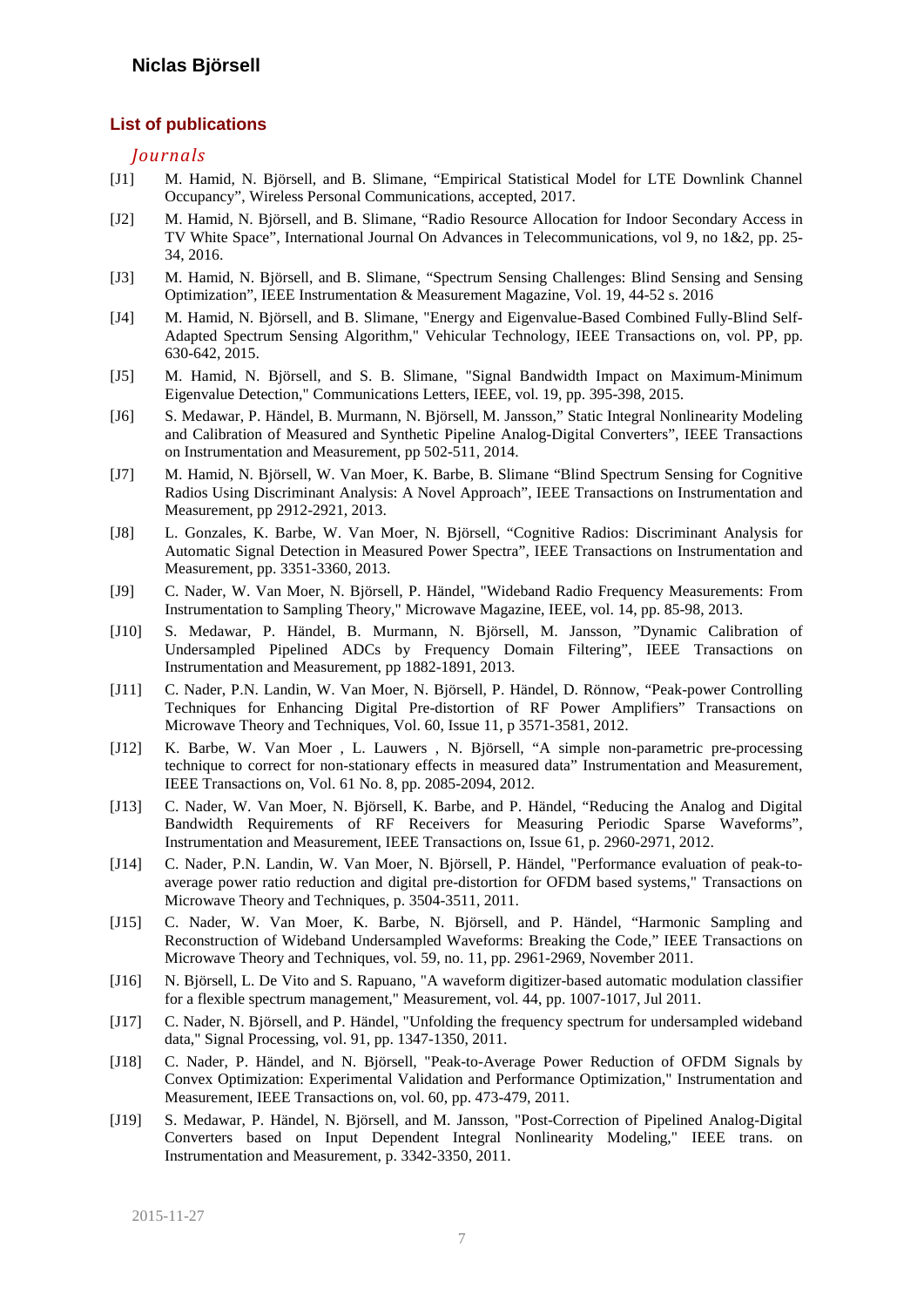- <span id="page-7-5"></span>[J20] S. Medawar, P. Händel, N. Björsell, and M. Jansson, "Input Dependent Integral Nonlinearity Modeling for Pipelined Analog-Digital Converters," IEEE Trans. Instrum. Meas, vol. pp. 2609-2620, 2010.
- <span id="page-7-4"></span>[J21] N. Björsell, M. Isaksson, P. Händel, and D. Rönnow, "Kautz-Volterra modelling of analogue-todigital converters," *Computer Standards & Interfaces*, vol. 32, pp. 126-129, 2010.
- <span id="page-7-6"></span>[J22] C. Luque and N. Björsell, "Improved Dynamic Range for Multi-Tone Signals Using Model-Based Pre-Distortion," Metrol. Meas. Syst. Vol. XVI, No. 1 pp 129-141, 2009.
- <span id="page-7-0"></span>[J23] N. Björsell, P. Suchánek, P. Händel, and D. Rönnow, "Measuring Volterra kernels of analog to digital converters using a stepped three-tone scan," IEEE trans. on Instrumentation and Measurement, vol. 57, pp. 666-671, 2008.
- <span id="page-7-2"></span>[J24] N. Björsell and P. Händel, "Histogram tests for wideband applications," IEEE Transactions on Instrumentation and Measurement, vol. 57, pp. 70-5, 2008.
- <span id="page-7-1"></span>[J25] N. Björsell and P. Händel, "Achievable ADC performance by post-correction utilizing dynamic modeling of the integral nonlinearity," EURASIP Journal on Advances in Signal Processing, vol. 2008, p. 10 pages, 2008.
- <span id="page-7-3"></span>[J26] N. Björsell and P. Händel, "Truncated Gaussian noise in ADC histogram tests," Measurement, vol. 40, pp. 36-42, 2007.

#### *International Conferences*

- <span id="page-7-7"></span>[IC1] D. Rönnow, B. Laporte-Faulet, and N. Björsell, "Determination of elongation of electrically small objects in building structures by polarimetric synthetic aperture radar", in Instrumentation and Measurement Technology Conference (I2MTC) Proceedings, 2017 IEEE International, accepted.
- [IC2] R. Krishnan, N. Björsell and C. Smith, "SHAPE Algorithm for Approximate Computation of Angular Velocities in Humeral Motion", in Instrumentation and Measurement Technology Conference (I2MTC) Proceedings, 2017 IEEE International, accepted.
- [IC3] S. R. Panigrahi, N. Björsell, and M. Bengtsson, "Feasibility of Large Antenna Arrays towards Low Latency Ultra Reliable Communication", IEEE ICIT 2017
- [IC4] R. Krishnan, N. Björsell and C. Smith, "Invariant Spatial Parametrization of Human Thoracohumeral Kinematics: A Feasibility Study", IROS 2016
- [IC5] D. Andersson et.al," Radar Images of Leaks in Building Elements", 6th International Building Physics Conference, IBPC 2015.Vol 78, pp. 1726-1731.
- [IC6] M. Hamid, N. Björsell, and B. Slimane, "Frequency Hopping for Fair Radio Resources Allocation in TVWS", Proceedings ICWMC 2015, pp71-76, 2015
- [IC7] X. Qin and N. Björsell, "Measurement of horses gaits using geo-sensors", in Instrumentation and Measurement Technology Conference (I2MTC) Proceedings, 2015 IEEE International, 2015, pp. 330- 333.
- [IC8] Y. Tingxiao, E. Zenteno, and N. Björsell, "Measurement imperfections impact on the performance of digitally predistorted power amplifiers," in Instrumentation and Measurement Technology Conference (I2MTC) Proceedings, 2014 IEEE International, 2014, pp. 230-233.
- [IC9] M. Hamid, N. Björsell, and S. Ben Slimane, "Sample covariance matrix eigenvalues based blind SNR estimation," in Instrumentation and Measurement Technology Conference (I2MTC) Proceedings, 2014 IEEE International, 2014, pp. 718-722.
- [IC10] M. Hamid, J. Ferrer Coll, N. Björsell, J. Chilo, W. Van Moer, "Multi-Interference Detection Algorithm using Discriminant Analysis in Industrial Environments", IEEE Industrial Electronics Society (IECON 2013), pp. 5600-5604, 2013
- [IC11] N. Björsell, W. Van Moer, "Adding errors to reduce the PAPR and BER of OFDM-based transmissions", the International Instrumentation and Measurement Conference (I2MTC), pp. 743- 746, 2013.
- <span id="page-7-8"></span>[IC12] W. Van Moer, K. Barbe, N. Björsell, "A novel spectral subtraction technique for cognitive radios", the International Instrumentation and Measurement Conference (I2MTC), pp. 118-121, 2013..
- <span id="page-7-10"></span>[IC13] W. Van Moer, N. Björsell, M. Hamid, K. Barbe, C. Nader, "Saving lives by integrating cognitive radios into ambulances", the International Symposium on Medical Measurements and Applications (MeMEA), pp. 1-4, 2012.
- <span id="page-7-9"></span>[IC14] M. Hamid, K. Barbe, W. Van Moer, N. Björsell, "Spectrum Sensing through Spectrum Discriminator and Maximum Minimum Eigenvalue Detector: A Comparative Study", the International Instrumentation and Measurement Conference (I2MTC), pp. 2252-2256, 2012.

2015-11-27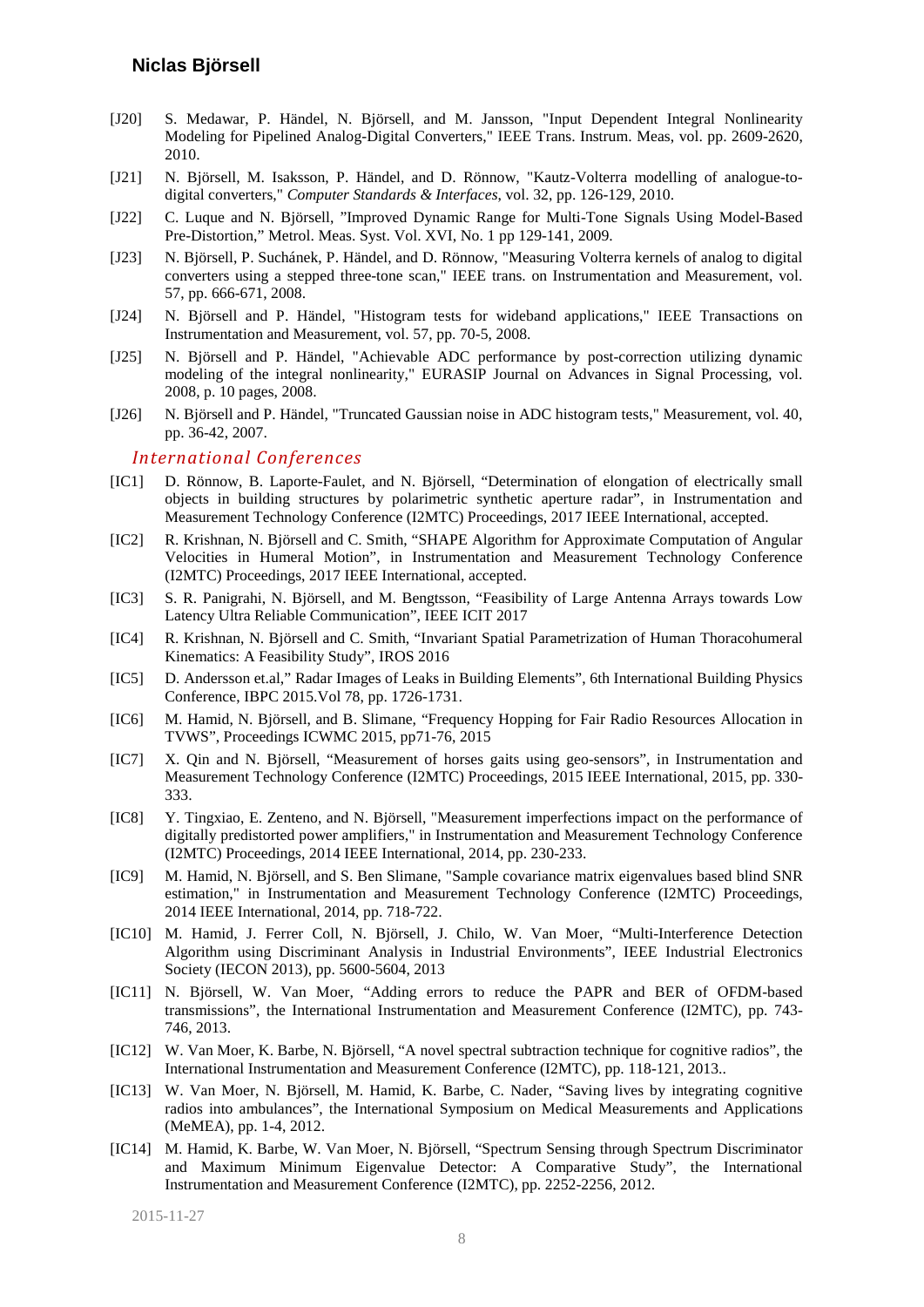- <span id="page-8-16"></span>[IC15] L. Gonzales, K. Barbe, W. Van Moer, N. Björsell, "Cognitive Radios: Discriminant Analysis Finds the Free Space", the International Instrumentation and Measurement Conference (I2MTC), pp. 2242- 2247, 2012.
- <span id="page-8-14"></span>[IC16] M. Hamid, N. Björsell, "Maximum Minimum Eigenvalues Based Spectrum Scanner for Cognitive Radios", the International Instrumentation and Measurement Conference (I2MTC), pp. 2248-2251 2012.
- <span id="page-8-17"></span>[IC17] M. Hamid and N. Björsell, "A Novel Approach for Energy Detector Sensing Time and Periodic Sensing Interval Optimization in Cognitive Radios," invited paper at the CogART, Barcelona, 2011.
- <span id="page-8-13"></span>[IC18] M. Hamid and N. Björsell, "Geo-location Spectrum Opportunities Database in Downlink Radar Bands for OFDM Based Cognitive Radios," presented at the CCSIE, London, 2011.
- <span id="page-8-8"></span>[IC19] C. Nader, P. N. Landin, W. Van Moer, N. Björsell, M. Isaksson and P. Händel, "Peak-to-average power ratio reduction versus digital pre-distortion in OFDM based systems" in IEEE MTT-S Int. Microwave Symp. Dig., Baltimore, USA, 2011, pp. 1 - 4.
- <span id="page-8-18"></span>[IC20] N. Björsell, L. De Vito and S. Rapuano, "A GNU radio-based signal detector for cognitive radio systems," in Instrumentation and Measurement Technology Conference (I2MTC), 2011 IEEE, 2011, pp. 1-5.
- <span id="page-8-5"></span>[IC21] F. Fraile, C. Nader, J. C. Guerri and N. Björsell, "On the reuse of DVB-T transmitter infrastructure for DVB-T2," in Broadband Multimedia Systems and Broadcasting (BMSB), 2011 IEEE International Symposium on, 2011, pp. 1-6.
- <span id="page-8-11"></span>[IC22] C. Nader, W. Van Moer, K. Barbe, N. Björsell and P. Händel, "Characterizing the out-of-band nonlinear behaviour of RF devices: The key to success," in Instrumentation and Measurement Technology Conference (I2MTC), 2011 IEEE, 2011, pp. 1-5.
- <span id="page-8-6"></span>[IC23] K. Voet, P. Händel, N. Björsell and W Van Moer, "Mirrored parallel Hammerstein predistortion for multitone generation," in Instrumentation and Measurement Technology Conference (I2MTC), 2011 IEEE, 2011, pp. 1-4.
- <span id="page-8-0"></span>[IC24] N. Björsell, P. Händel, M. Jansson, and S. Medawar, "Improved Estimate of Parametric Models for Analogue to Digital Converters by Using Weighted Integral Nonlinearity Data," in IMEKO 15th International workshop on ADC Kosice, 2010, pp. 62-.
- <span id="page-8-1"></span>[IC25] S. Medawar, P. Händel, N. Björsell, and M. Jansson, "Pipelined Analog-Digital Converters Integral Nonlinearity Modeling for Post-Correction," in IMEKO 15 international workshop on ADC Kosice, 2010, pp. 54-.
- <span id="page-8-7"></span>[IC26] C. Nader, P. Händel, and N. Björsell, "OFDM PAPR reduction by convex optimization: A power amplifier point-of-view," in RF Front-ends for Software Defined and Cognitive Radio Solutions (IMWS), 2010 IEEE International Microwave Workshop Series on, 2010, pp. 1-4.
- <span id="page-8-2"></span>[IC27] S. Medawar, P. Händel, N. Björsell, and M. Jansson, "Model order determination and segmentation of analog-digital converters integral non linearity," in Instrumentation and Measurement Technology Conference (I2MTC), 2010 IEEE, 2010, pp. 36-41.
- <span id="page-8-12"></span>[IC28] N. Björsell, C. Nader, and P. Händel, "Multi-tone design for out-of-band characterization of nonlinear RF modules using harmonic sampling," in Instrumentation and Measurement Technology Conference (I2MTC), 2010 IEEE, 2010, pp. 620-623.
- <span id="page-8-3"></span>[IC29] H. Fraz, N. Björsell, J. S. Kenney, and R. Sperlich, "Prediction of Harmonic Distortion in ADCs using dynamic Integral Non-Linearity model," in Behavioral Modeling and Simulation Workshop, 2009. BMAS 2009. IEEE, 2009, pp. 102-107.
- <span id="page-8-15"></span>[IC30] N. Björsell, P. Daponte, L. De Vito, and S. Rapuano, "Automatic signal recognition for a flexible spectrum management," in IMEKO world congress Lisboa, 2009, pp. 568-573.
- <span id="page-8-9"></span>[IC31] P. N. Landin, C. Nader, N. Björsell, M. Isaksson, D. Wisell, P. Händel, O. Andersen, and N. Keskitalo, "Wideband Characterization of Power Amplifiers Using Undersampling," in IEEE MTT-S Int. Microwave Symp. Dig., Boston, MA, USA, 2009, pp. 1365-1368.
- <span id="page-8-4"></span>[IC32] C. Nader, H. Altahir, O. Andersen, N. Björsell, E. Condo, N. Keskitalo, and H. d. l. Rosa, "Automated Multidimensional Characterization of Power Amplifier for Design and Production," in I2MTC 09, Singapore, 2009, pp. 144 – 147.
- <span id="page-8-10"></span>[IC33] O. Andersen, N. Björsell, and N. Keskitalo, " A Test-Bed Designed to Utilize Zhu's General Sampling Theorem to Characterize Power Amplifiers," in I2MTC 09, Singapore, 2009, pp. 201 – 204.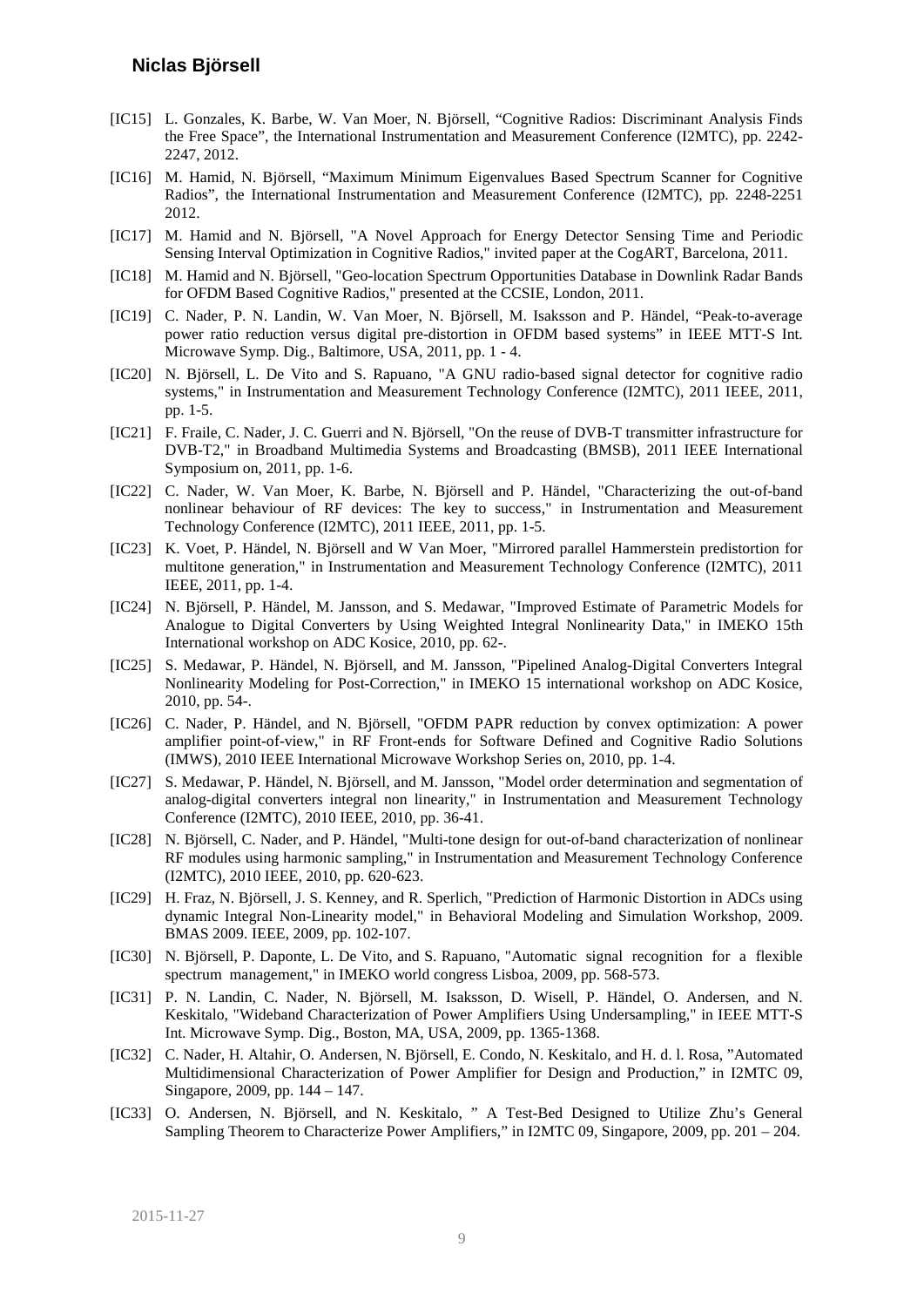- <span id="page-9-13"></span>[IC34] S. Medawar, P. Händel, N. Björsell, and M. Jansson, "ADC Characterization By Dynamic Integral Nonlinearity," in Proceedings of the 13th Workshop on ADC Modelling and Testing, Florence, Italy, 2008, pp. 1037-1042.
- <span id="page-9-16"></span>[IC35] C. Luque and N. Björsell, "Improved dynamic range for multi-tone signal using model-based predistortion," in Proceedings of the 13th Workshop on ADC Modelling and Testing, Florence, Italy, 2008, pp. 1003-1007.
- <span id="page-9-12"></span>[IC36] N. Björsell, M. Isaksson, P. Händel, and D. Rönnow, "Kautz-Volterra modelling of an analogue-todigital converter using a stepped three tone excitation," in 12th Workshop on ADC Modeling and Testing Iasi, Romania, 2007.
- <span id="page-9-14"></span>[IC37] S. Medawar, N. Björsell, P. Händel, and M. Jansson, "Dynamic Characterization of Analog-Digital-Converters," in Mosharaka International Conference on Wireless Communications and Mobile Computing, 2007.
- <span id="page-9-8"></span>[IC38] N. Björsell and P. Händel, "Post-Correction of Under-Sampled Analog to Digital Converters," in IMTC 2007 – Instrumentation and Measurement Technology Conference Warsaw, Poland, 2007.
- <span id="page-9-6"></span>[IC39] P. Händel, N. Björsell, and M. Jansson, "Model Based Dynamic Characterization Of Analog-Digital-Converters At Radio Frequency — Invited paper," in ISSPA Sharjah, 2007.
- <span id="page-9-7"></span>[IC40] N. Björsell and P. Händel, "Dynamic behavior models of analog to digital converters aimed for postcorrection in wideband applications", IMEKO Workshop on ADC and DAC Modelling and Testing, Rio de Janeiro 2006.
- <span id="page-9-5"></span>[IC41] N. Björsell, D. Rönnow, P. Händel, "Measuring Volterra kernels of analog to digital converters using a stepped three-tone scan," proc. IMTC 2006 pp 1047-1050, Sorrento, Italy, 2006.
- <span id="page-9-15"></span>[IC42] N. Björsell, O. Andersen, P. Händel , "High Dynamic Range Test-Bed for Characterization of Analog-To-Digital Converters Up To 500 MSPS" Proceedings of IMEKO 2005, Vol 2. pp 601-604, Gdynia/Jurata, Poland 2005.
- <span id="page-9-9"></span>[IC43] N. Björsell and P. Händel, "A Statistical Evaluation of ADC Histogram Tests with Arbitrary Stimuli Signal" Proceedings of ADDA 2005 pp 259-264. Limerick 2005.
- <span id="page-9-10"></span>[IC44] N. Björsell and P. Händel, "On Gaussian and Sine Wave Histogram Tests for Wideband Applications" Proceedings of IMTC 2005. Vol 1. pp 677-682. Ottawa 2005.
- <span id="page-9-11"></span>[IC45] N. Björsell and P. Händel, "Benefits with Truncated Gaussian Noise in ADC Histogram Tests" Proceedings of IMEKO 04. Vol 2. pp. 787-792. Athens 2004.
- <span id="page-9-4"></span>[IC46] N. Björsell, et.al., "IDA Indoor Climat and Energy" Proceedings of Building Simulation '99. Vol. 2, pp. 1035-1042. Kyoto 1999.
- <span id="page-9-1"></span>[IC47] N. Björsell, "On control strategies for heating systems: A model based estimate of optimal preheat time" Proceedings of EPIC '98. vol. 2, pp. 618-623. Lyon 1998.
- <span id="page-9-0"></span>[IC48] N. Björsell, "An automatically tuned feedforward compensation for heating systems with correlated disturbances" Proceedings of IASTED Control and Applications'98. pp. 204-208. Honolulu 1998.
- <span id="page-9-2"></span>[IC49] N. Björsell, "Control strategies for heating systems" Proceedings of Building Simulation '97. vol. 1, pp. 295-300. Prague 1997.
- <span id="page-9-3"></span>[IC50] N. Björsell, "Control strategies for demand controlled ventilating systems" Proceedings of roomvent '96. vol. 1, pp. 273-278. Yokohama 1996.

#### *National Conferences*

- <span id="page-9-17"></span>[NC1] S. R. Panigrahi, N. Björsell, and M. Bengtsson,"Large Antenna Array for Low Latency and Ultra Reliable Communication" in Swe-CTW 2017, Göteborg, 2017.
- [NC2] R. Krishnan, N. Björsell and C. Smith, "How do we plan movements?:A geometric answer", DEMOVE symposium, Baiona, Spain, 2016
- [NC3] R. Krishnan, N. Björsell and C. Smith, "Human shoulder functional kinematics: Are we ready for the high-reliability computational challenge?", Workshop on Human Movement Understanding and Robotics, IEEE/ RSJ IROS 2016, Daejeon, Korea.
- [NC4] R. Krishnan, N. Björsell and C. Smith,, "Moving towards cognitive understanding of human shoulder kinematics", International Symposium on the Neuromechanics of Human Movement, Heidelberg, Germany. 2016
- [NC5] D. Rönnow et.al. "Radio Measurement Technology for Characterization of Nonlinear Devices and Industrial Radio Environments", in Proceedings GigaHertz 2014, accepted, 2014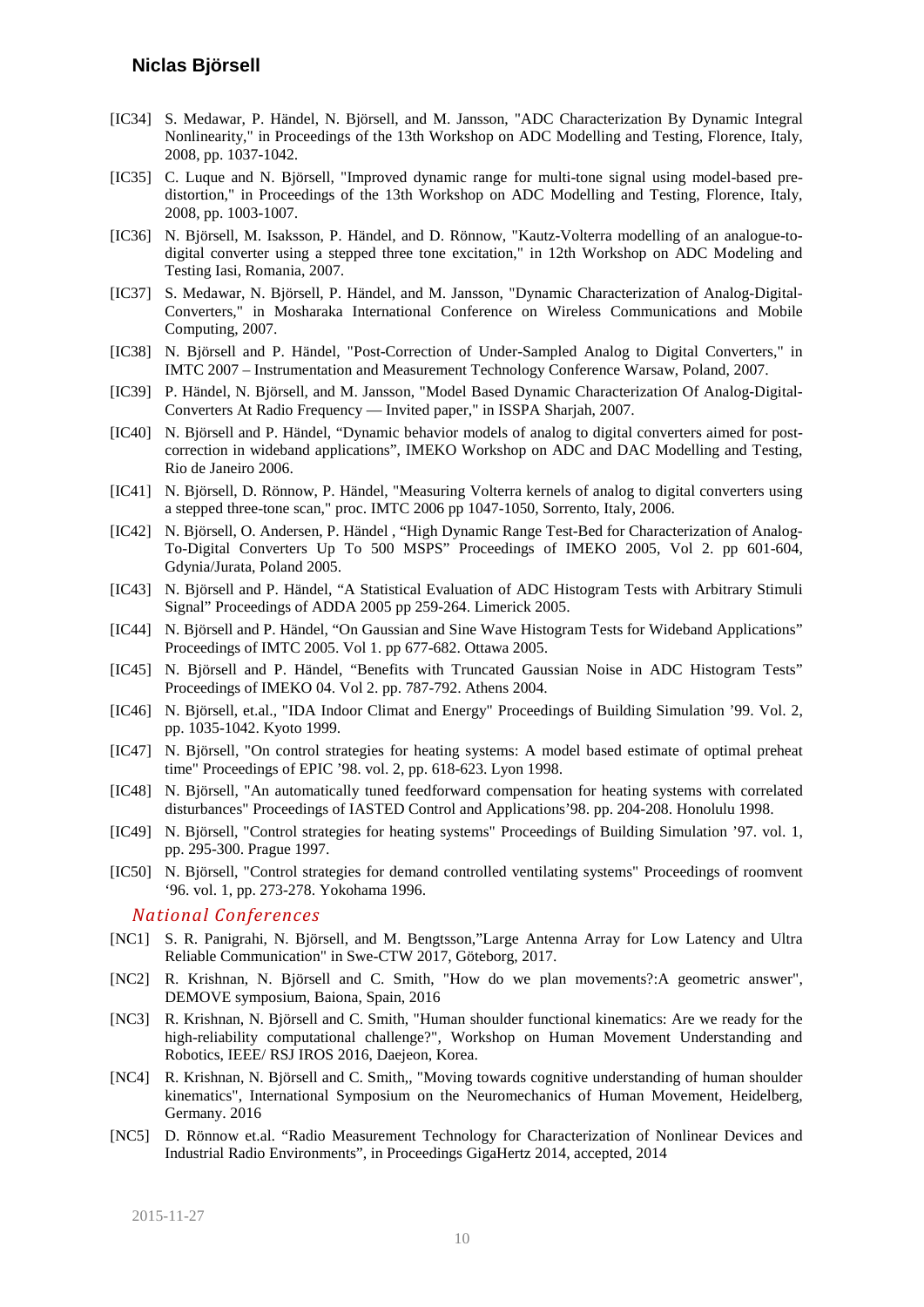- [NC6] M. Hamid, N. Björsell, W. Van Moer, K. Barbé and B. Slimane, " Blind Spectrum Sensing for Cognitive Radios Using Discriminant Analysis: A Novel Approach," in Swe-CTW 2013, Göteborg, 2013.
- [NC7] M. Hamid and N. Björsell, " Power Assignment for Secondary Users Operating in TVWS Geolocations Database Based Cognitive Radios," in Swe-CTW 2012, Lund, 2012.
- <span id="page-10-14"></span>[NC8] M. Hamid and N. Björsell, "Maximum Minimum Eigen Values Based Spectrum Scanner in GNU Radio," in RF Measurement Technology Conference Gävle, 2011.
- <span id="page-10-12"></span>[NC9] C. Nader, W. Van Moer, K. Barbé, N. Björsell and P. Händel, " Evolved Harmonic Sampling: a Tool to Reduce the Digital Bandwidth Requirement of RF Receivers," in RF Measurement Technology Conference Gävle, 2011.
- <span id="page-10-9"></span>[NC10] P. Landin et. al., "Overview of Synergetic OFDM Crest Factor Reduction and DigitalPre-Distortion for RF Pas" in RF Measurement Technology Conference Gävle, 2011.
- <span id="page-10-10"></span>[NC11] K. Voet, W. Van Moer, N. Björsell, and P. Händel, "Nonlinear Measurement Instruments – A Comparative Study" in RF Measurement Technology Conference Gävle, 2011.
- <span id="page-10-11"></span>[NC12] C. Nader, P. N. Landin, N. Björsell, M. Isaksson, D. Wisell, P. Händel, O. Andersen, and N. Keskitalo, "Wideband Power Amplifiers Characterization by Undersampling: Zhu-Frank Sampling Theorem," in RF Measurement Technology Conference Gävle, 2009.
- <span id="page-10-7"></span>[NC13] M. Siddiq and N. Björsell, "Synthetic Instruments – an overview," in Nordic Test Forum 2008 Tallin, Estonia, 2008.
- <span id="page-10-8"></span>[NC14] C. Luque and N. Björsell, "Model-based Pre-distortion for Signal Generators," in Proceedings GigaHertz 2008, Göteborg, Sweden, 2008, pp. 88.
- <span id="page-10-4"></span>[NC15] P. Händel, N. Björsell, M. Jansson, and S. Medawar, "Modeling of the Dynamics of Analog-Digital-Converters at Radio Frequency," in RF Measurement Technology Conference Gävle, 2007.
- <span id="page-10-3"></span>[NC16] N. Björsell and P. Händel. "Analog-to-Digital Converters for High-Speed Applications" Proceedings of. GigaHz 2005, pp. 151-154. Uppsala 2005.
- <span id="page-10-0"></span>[NC17] N. Björsell, "Reglerstrategier för uppvärmning av bostäder" Proceedings of Reglermöte '96, pp. 174- 175. Luleå 1996.
- <span id="page-10-17"></span>[NC18] N. Björsell, "Matlab in cooperation with data acquisition software" Proceedings of Nordic Matlab Conference, pp. II-29 - II-31. Stockholm 1995.

#### *Thesis*

- <span id="page-10-2"></span>[TH1] N. Björsell, "Modeling Analog to Digital Converters at Radio Frequency" Doctoral thesis, Stockholm 2007.
- <span id="page-10-1"></span>[TH2] N. Björsell, "Control of heating systems in buildings" Licentiat thesis. UPTEC 98 002R, Uppsala 1998.

#### *Text Books*

- <span id="page-10-15"></span>[TB1] N. Björsell, "AD and DA conversion," in Modern Measurements: Fundamentals and Applications, A. Ferrero, D. Petri, P. Carbone, and M. Catelani, Eds., ed: Wiley-IEEE Press, 2015, pp. 125 - 148.
- [TB2] M. Hamid, N. Björsell, A. Mohammed, "Iterative Optimization of Energy Detector Sensing Time and Periodic Sensing Interval in Cognitive Radio Networks," in Self-Organization and Green Applications in Cognitive Radio Networks, ed: IGI Global, 2013, pp. 53-69.
- <span id="page-10-18"></span>[TB3] B-O Lundinger, "IT för tekniker och ingenjörer", Part of Chapter 3, Utbildningsradion, Stockholm 1997.

#### *Standards*

- <span id="page-10-5"></span>[ST1] IEEE, "IEEE Standard for Terminology and Test Methods for Analog-to-Digital Converters", in IEEE Std 1241-2010 (Revision of IEEE Std 1241-2000), ed, 2010, pp. 1-139.
- <span id="page-10-6"></span>[ST2] IEEE, "IEEE Standard for Terminology and Test Methods for Digital-to-Analog Converters," in IEEE Std 1658-2011, ed, 2011, pp. 1-114.

#### *Reports*

- <span id="page-10-13"></span>[RE1] M. Petrova et.al., "Final Report on Models with Validation Results " EU FP7 project INFSO-ICT-248303 QUASAR, 2012.
- <span id="page-10-16"></span>[RE2] J. Kerttula et.al., "Laboratory Test Report" EU FP7 project INFSO-ICT-248303 QUASAR, 2012.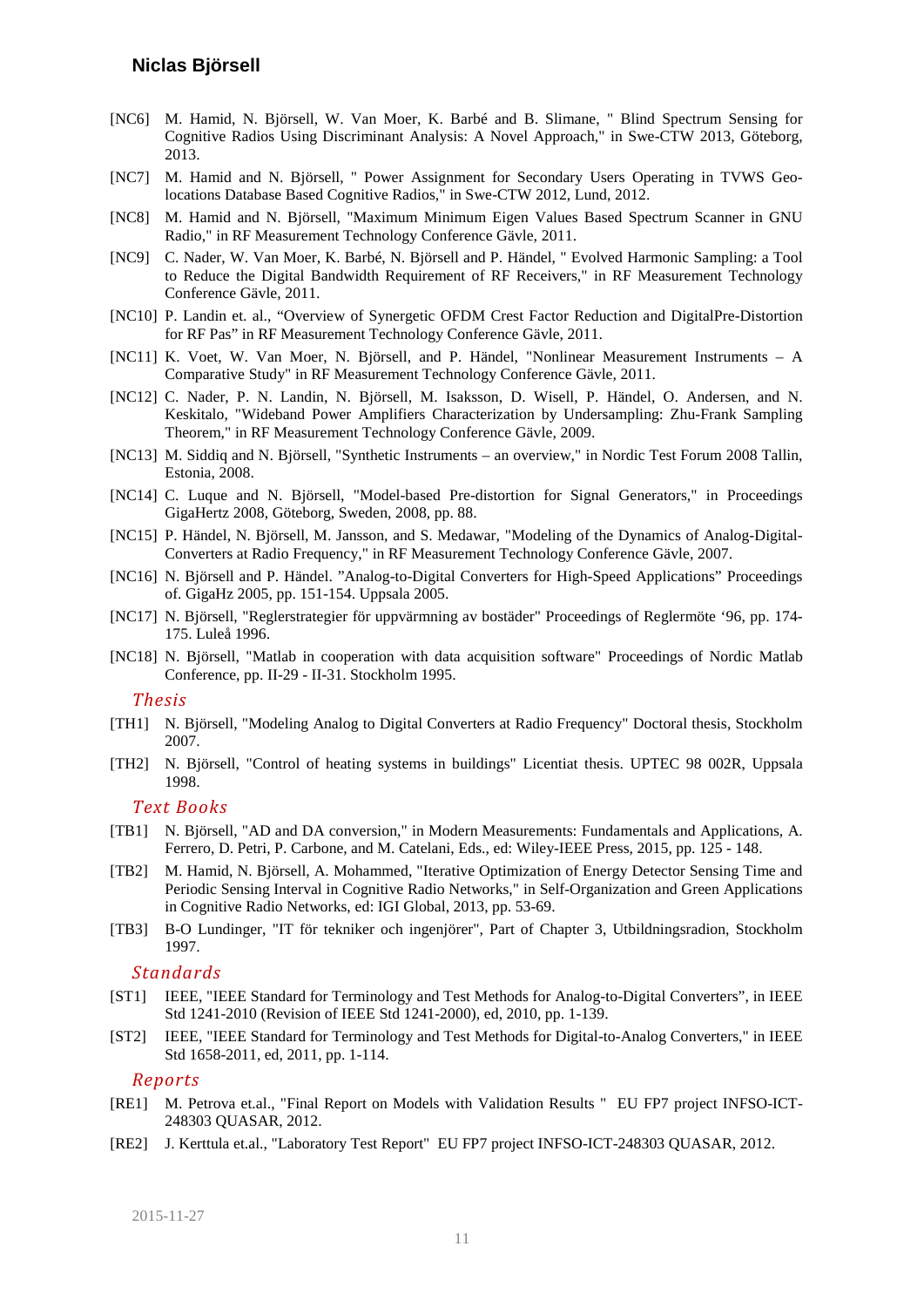- [RE3] N. Björsell, H. Mohamed, J. O. Kerttula, E., and M. I. Rahman, "Initial Report on the tolerance of legacy systems to transmissions of secondary users based on legacy specifications" EU FP7 project INFSO-ICT-248303 QUASAR, 2010.
- <span id="page-11-1"></span>[RE4] U. Norlen, and N. Björsell, "Electronic energy services to the home: A demonstration of the Energy Barometer system". The KEES Project - Energy Efficiency in a Deregulated Market, Chap. 6. Enersearch, Malmö 1999.
- <span id="page-11-0"></span>[RE5] N. Björsell N and C. Blomqvist, "Utveckling av nya system som ger möjlighet till flexibel behovsstyrning av luftflöden". University of Gävle FoU-rapport Nr 40, Gävle 1998.

#### **Approved Grants**

#### **Funding from EU, Trusts or other Sources**

2010 - 12 EU FP7 project "QUASAR" Role: Task leader Main project leader: KTH (SE) Other co-leaders: Ericsson AB (SE), RWTH Aachen University (DE), Aalto University (FI), Yonsei University (Rep. of Korea), BT PLC (UK), BNetzA (DE), Ss Cyril & Methodius University (Macedonia), PTS (SE), Ofcom (UK), FICORA (FI) ID: INFSO-ICT-248303

#### **Funding from Trade and Industry and Public Authorities**

| $2007 - 09$ | KKS project "Radio Frequency Measurement Technology for Future Power<br>Amplifiers and Transmitters"<br>Role: Co-applicant    |
|-------------|-------------------------------------------------------------------------------------------------------------------------------|
|             | Main project leader: Niclas Keskitalo, HiG/Ericsson AB<br>ID: 2006/0231, KKS supported the project with 4943 kSEK             |
| 2006        | Vinnova project "Samverkansutvärdering HiG"<br>Role: Applicant<br>ID: 2006-00702, Vinnova supported the project with 200 kSEK |
| $2004 - 06$ | KKS project "Novel Measurement and Modelling Techniques for RF Power<br>Amplifiers", 3.607.000 SEK<br>Role: Co-applicant      |
|             | Main project leader: Niclas Keskitalo, HiG/Ericsson AB<br>ID: 2003/0218, KKS supported the project with 3607 kSEK             |

#### **Other Scientific Achievements**

#### **Active Participation in National and International Conferences**

| 2016 | GlobeCom 2016<br>Member of the technical program committee                  |
|------|-----------------------------------------------------------------------------|
| 2015 | CrownCom 2015<br>Member of the technical program committee                  |
| 2015 | IEEE I <sup>2</sup> MTC 2015<br>Associate technical program committee chair |
| 2014 | GlobeCom 2014<br>Member of the technical program committee                  |
| 2014 | IEEE $I^2$ MTC 2014<br>Member of the technical program committee            |
| 2013 | GlobeCom 2013<br>Member of the technical program committee                  |
| 2013 | IEEE I <sup>2</sup> MTC 2013<br>Member of the technical program committee   |
| 2013 | <b>IMEKO TC4 2013</b>                                                       |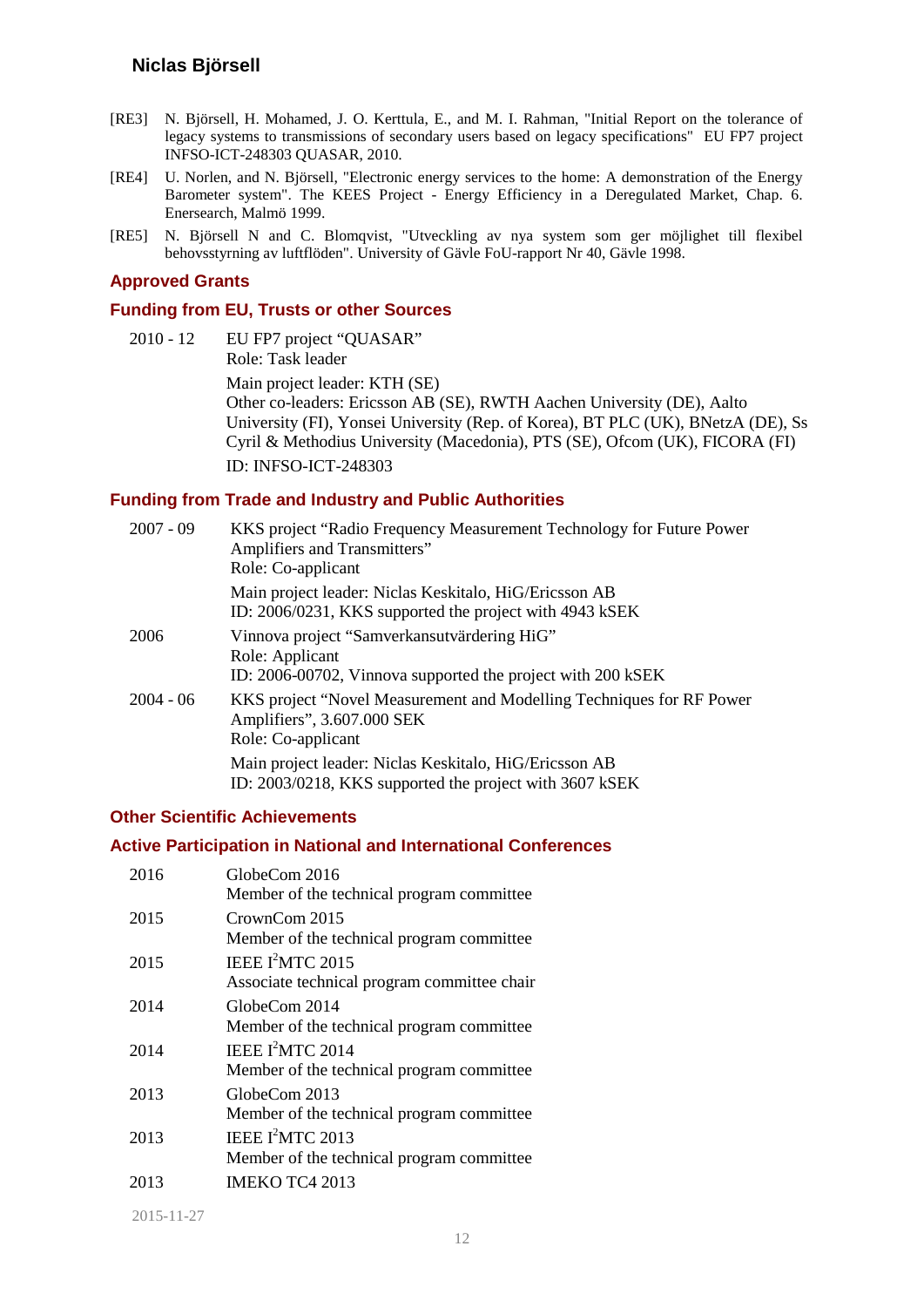|      | Member of the technical program committee                      |
|------|----------------------------------------------------------------|
| 2012 | Swedish CTW 2012                                               |
|      | Member of the technical program committee                      |
| 2012 | CrownCom 2012                                                  |
|      | Member of the technical program committee                      |
| 2012 | IEEE I <sup>2</sup> MTC 2012                                   |
|      | Member of the technical program committee                      |
| 2011 | Swedish CTW 2011                                               |
|      | Member of the technical program committee                      |
| 2011 | RFMTC 11                                                       |
|      | General chair                                                  |
| 2011 | IEEE I <sup>2</sup> MTC 2011                                   |
|      | Member of the technical program committee and session chairman |
| 2011 | IMEKO IWADC & IEEE 2011 ADC Forum                              |
|      | Member of the technical program committee                      |
| 2010 | <b>IMEKO IWADC 2010</b>                                        |
|      | Member of the technical program committee and session chairman |
| 2009 | <b>IMEKO World Congress</b>                                    |
|      | Member of the technical program committee                      |
| 2009 | RFMTC <sub>09</sub>                                            |
|      | Member of the organizing committee                             |
| 2007 | IEEE I <sup>2</sup> MTC 2007                                   |
|      | Session chairman                                               |
| 2007 | RFMTC 07                                                       |
|      | General chair                                                  |
| 2005 | Swedish ADDA 05                                                |
|      | General chair                                                  |

## **National and International Awards**

| 2011  | IEEE The instrumentation and measurement society "Outstanding reviewers of 2011" |
|-------|----------------------------------------------------------------------------------|
|       | IEEE transaction on instrumentation and measurement                              |
| 0.000 | 0.00033<br>$\mathbf{r}$                                                          |

2009 IEEE The instrumentation and measurement society "Outstanding reviewers of 2009" IEEE transaction on instrumentation and measurement

### **Editorial or Advisory Assignments in International Periodicals**

2012 - IEEE Transactions on Instrumentation & Measurement Associate Editor

### **Review / Referee Assignments**

| 2015     | Faculty opponent for C. Kabiri, "On the Performance of Underlay Cognitive Radio<br>Networks with Interference Constraints and Relaying" Dept. of Communication<br>systems, Blekinge Institute of Technology |
|----------|-------------------------------------------------------------------------------------------------------------------------------------------------------------------------------------------------------------|
| 2015     | PhD Grading committee for A. K. M. Pillai, "Signal Reconstruction Algorithms for<br>Time-Interleaved ADCs" Dept. of Electrical engineering, Linköping University.                                           |
| 2012     | PhD Grading committee for A. S. Tehrani, "Behaviour modeling of wireless"<br>transmitters for distortion mitigation" Dept. of Signals and Systems, Chalmers                                                 |
| $2005 -$ | <b>IEEE</b> Transactions on Instrumentation & Measurement<br>2005: 3, 2006: 1, 2007: 3, 2008: 4, 2009: 5, 2010: 2, 2011: 5, 2012: 2                                                                         |
| $2006 -$ | Measurement<br>2006: 1, 2007: 0, 2008: 0, 2009: 1, 2010: 0, 2011: 1, 2013: 1                                                                                                                                |

2015-11-27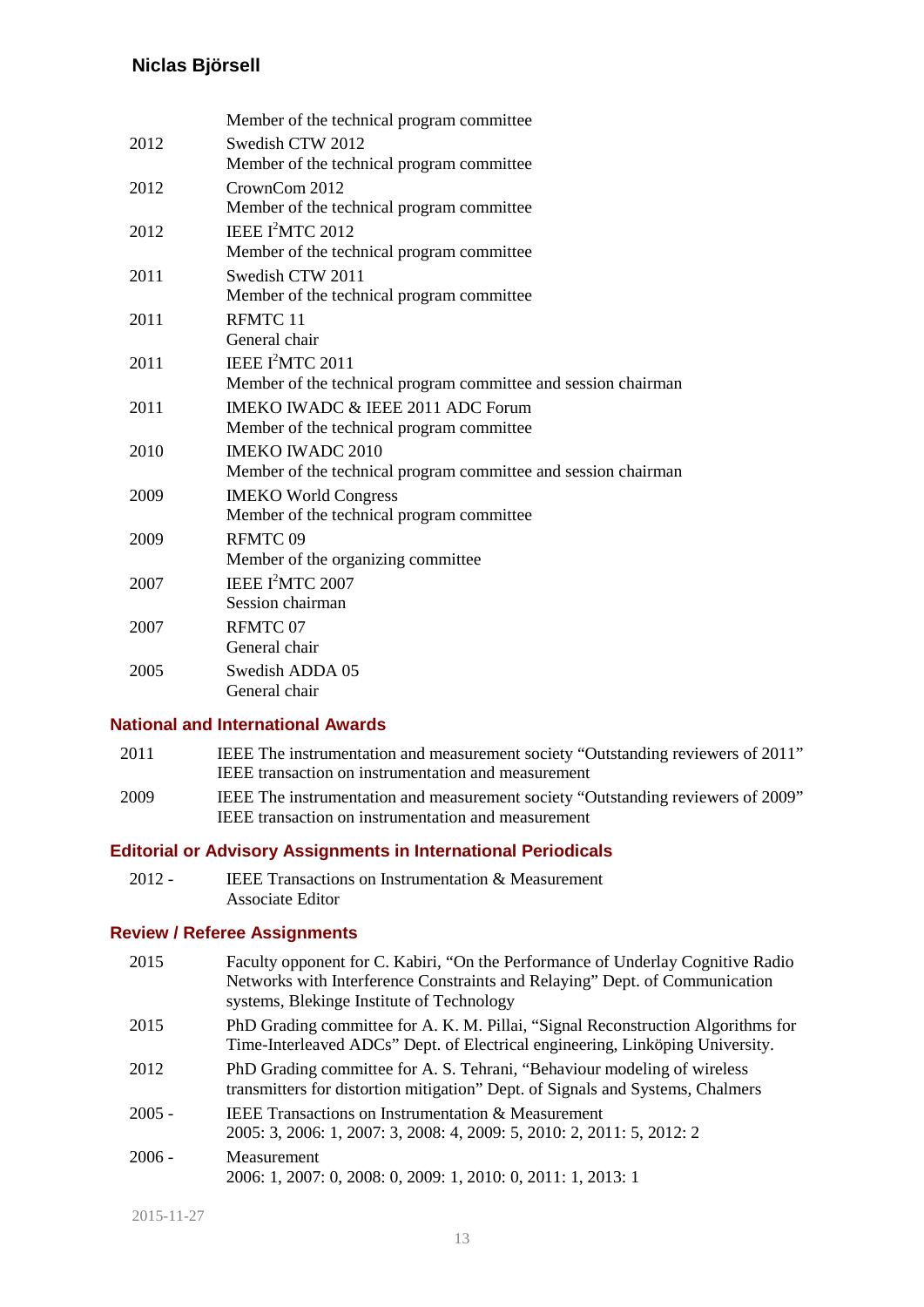| $2009 -$ | Electronics letter<br>2009: 1, 2010: 2, 2011: 2, 2012: 4 |
|----------|----------------------------------------------------------|
| $2010 -$ | Circuits, Systems & Signal Processing<br>2010:1          |

## **Assignments as Outside Expert**

2010 - 13 External expert in the Tempus project Creation of the Third Cycle Studies-Doctoral Studies in Metrology, 58599-tempus-mk-tempus-jpcr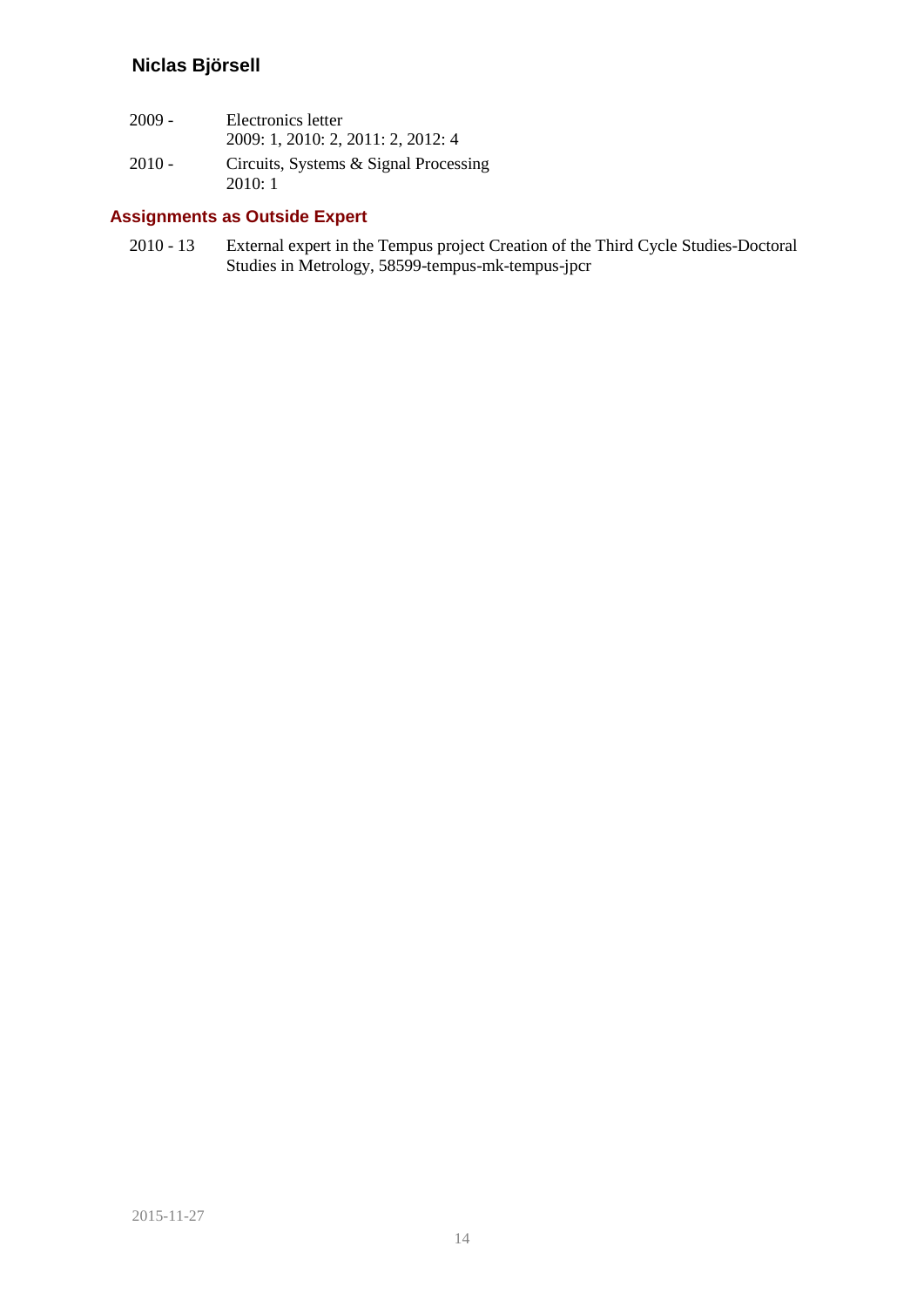### **Scientific Qualifications of a Non-academic Nature**

1999 - 02 IT-baserade omvårdnadstjänster i hemmet Role: Project Manager and R&D coordinator

> The objective was to find an appropriate IT-standard for ordinary apartments so that they easily can be adapted to home care services and thereby make it possible for people with these needs to stay at the apartments. The project was managed by JM AB in collaboration with Utilator AB and Interactive Institute and in cooperation with Danderyd Hospital, The Knowledge Foundation (KK-stiftelsen) and The Vårdal Foundation. Founded by KKS 1999/0421, 700.000 SEK

#### 2001 - 02 Fotosvararen

Role: Deputy Project Manager

This was a product developing project in cooperation with the research institute Interactive Institute, Frontyard AB and, The Knowledge Foundation (KK-stiftelsen). "Fotosvararen" (eng. The Photo messenger), which was the working title, facilitates the handling of incoming telephone massages using photos. It helps people with concentration and memory problems. This is now commercialized by Polycom AB. The project was founded by KKS 2001/0118, 300.000 SEK

1999 KEES

Role: Project Manager

This was a sub-project in a larger research project managed by EnerSearch AB. The objective was to study in which way the fast growing information technology would make energy distribution more efficient and at the same time create synergism with the growing information society by offering the electrical grid as a communication channel.

# **PEDAGOGICAL ACHIEVEMENTS**

### **Account of own Pedagogical Experience**

I started as substitute teacher in upper secondary school, Polhemsskolan, in Gävle during 1987 - 90. The courses I thought was: Elektronik åk 3, Elektronik åk 4, Specialarbete maskin åk 4, Reglerteknik maskin åk 4, and Reglerteknik VVS åk 4. At this time the engineering education was slowly moving from upper secondary school (gymnasieingenjör) to bachelor programs at universities (högskoleingenjör). During my last year, 1990, I was teaching in the course Reglerteknik VVS at the University of Gävle.

I am with University of Gävle since 1991, initially as substitute lecturer and teaching assistant. I have continuously developed my skill by both pedagogical training as subject knowledge. I have read a total of four pedagogical education courses, a Licentiate degree in automatic control and a Ph.D. degree in telecommunications. My teaching experiences are in short:

- Almost 20 years of teaching experience
- Lecture in more than 20 different courses.
- Course responsible in about nine courses.
- Responsible for the development of the study program, Automationsingenjör, co-op, 180 hp.
- Developed five entire courses and developed parts of further three course.
- Developed several new assignments and laboratory exercise, where one is published [\[NC14\].](#page-10-17)
- Lectured temporarily at Universities abroad (Peru and Italy) as well as at other universities in Sweden (KTH and LiU).
- Organizer of an European summer school 2008-2010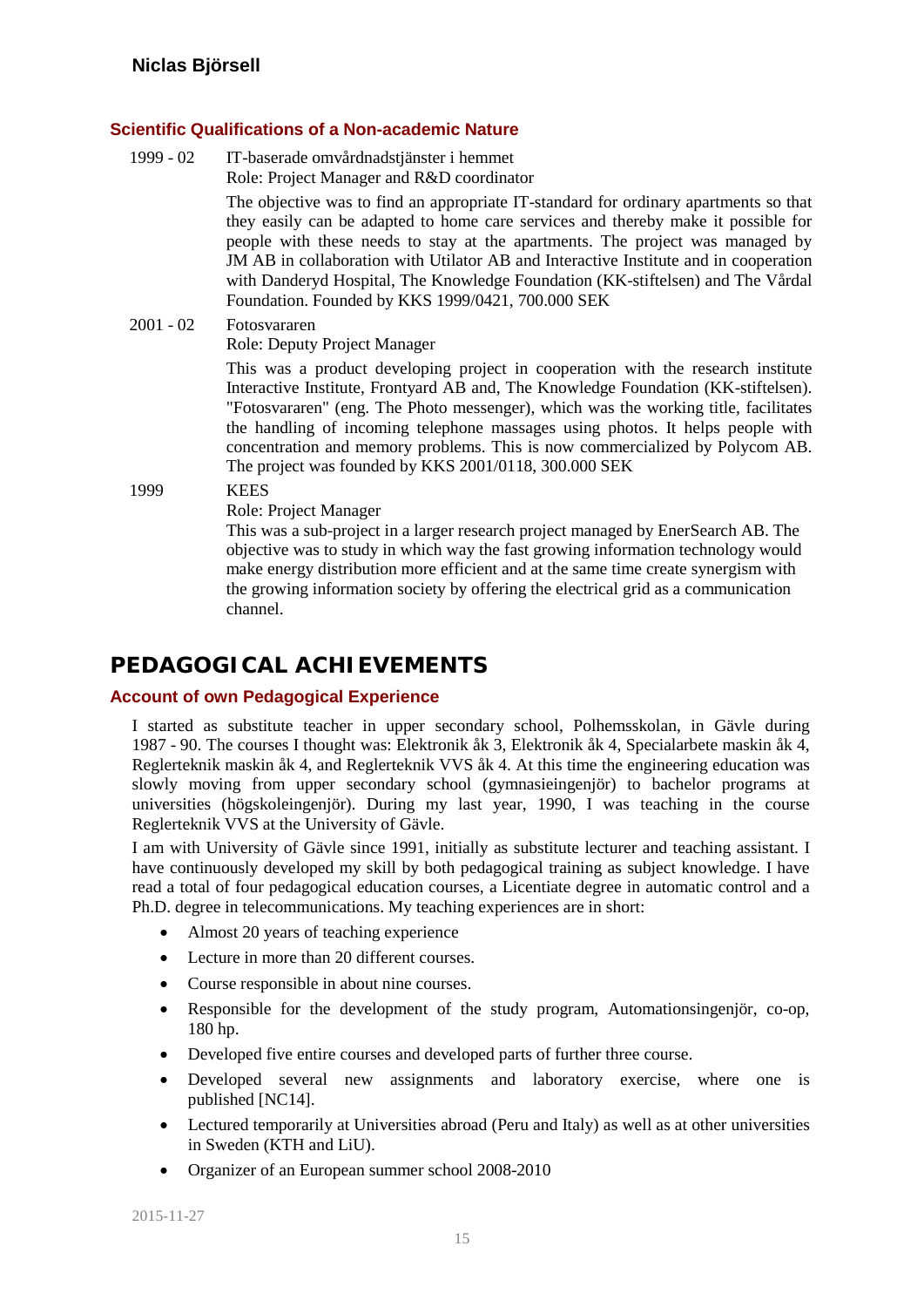- International expert in creation of doctoral studies in metrology.
- Co-author of chapters in two books.
- Involved in educational development projects.
- Manager of two study programs.
- Has supervised 17 Master students an several Bachelor students
- Supervising five PhD students of which three holds a doctorate:
	- o Samer Medawar (PhD 2012), co-supervisor, main supervisor: Peter Händel, KTH
	- o Charles Nader (PhD 2012), *de-facto* supervisor, main supervisor: Peter Händel, KTH. Charles Nader also has (Cotutelles) PhD from Vrije Universitet Brussel (VUB). The supervisor at VUB was Wendy Van Moer
	- o Mohamed Hamid (PhD 2015), *de-facto* supervisor, main supervisor: Ben Slimane, **KTH**
	- $\circ$  Rakesh Krishnan Thekkeparampumadom (PhD  $\sim$ 2019), main supervisor, cosupervisor: Christian Smith, KTH
	- o Smruti Ranjan Panigrahi (PhD ~2020), *de-facto* supervisor, main supervisor: Mats Bengtsson, KTH

#### **Personal Pedagogical Ideas about Undergraduate and Postgraduate Teaching**

#### *In general*

The holistic perspective is a key issue trough out my teaching approach. As the head of the electronics group and as the manager for a study program I arrange regular meetings to discuss the overall structure of study programs to ensure progression and interaction between courses in order to avoid unnecessary overlap while preventing gaps and take advantage of synergy effects. As course responsible lecturer my first lecture is an overview of the course and my last is a summary; each new topic in a course is introduced in its context. Moreover, I strive to have assignments or laboratory work in the end of the course, where the students apply the theoretical topics, preferable in a holistic approach.

It is my belief that students have different ways to learn and I therefore try to show different methods to learn different topics. A mathematical derivation can sometimes also be illustrated by a graphical solution, for example. In addition, I try to provide various tools to either solve a problem of to clarify/illustrate a theoretical topic. A typical course may consist of; (i) theoretical problems to solve analytically, (ii) simulations assignments and (iii) laboratory work. Problem solving and assignments are typically individual work, while laboratory work is in groups of 2-4 persons.

My intention is to ensure that the students have easy access to all course material and tools. At the University of Gävle we use a web-based platform for that called Blackboard. Moreover, most of the computer based tools (e.g. simulation software) are available on a server, accessible also from outside the university. Assignments and laboratory work is handed in via Blackboard and automatically plagiarism will be checked. In addition, the assignments are typically design so that each student has their own data-file in order to stress individual work.

The use of Blackboard also ensures that assignments and laboratory reports are handled in a legally secure manner. It is particularly important when the courses may have multiple teachers involved. The student must feel confident that his/her work remains even if the lecturer and/or assistant leave the university.

A reflection of a more general nature is racism, sexism and nepotism. We would like to believe that there is no, but there is. There are remarkable papers published in well-reputable journals about unfair approval of research funds. There have also been racist elements among students. I try to be aware of this, take action and report.

#### *Supervision*

I have experience from 4 PhD students, 17 Master students and several Bachelor students. What they have in common is that the supervisor ought to guide them in their planning, define the project so that they can complete it successfully, hint and give suggestions on where to find

2015-11-27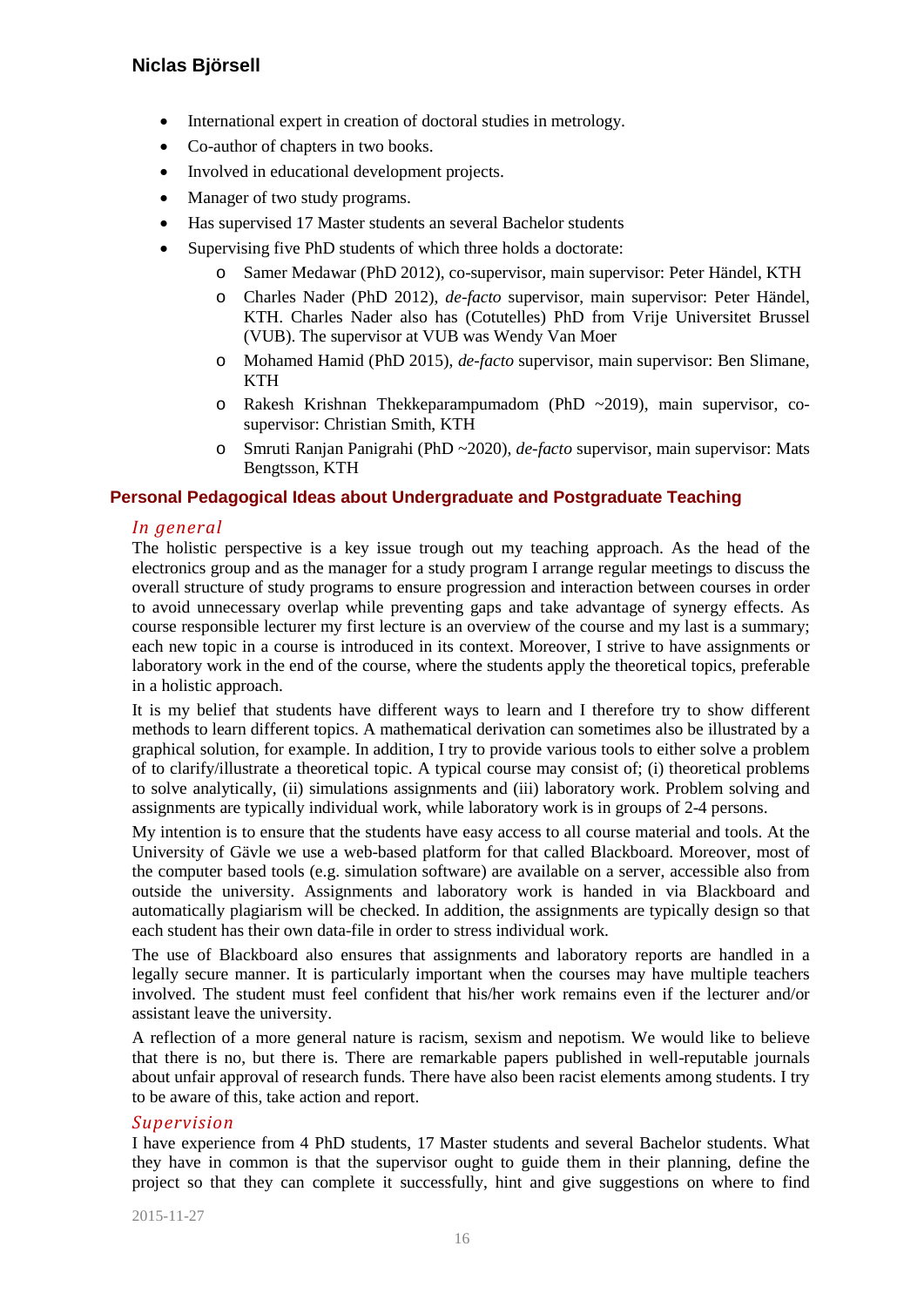relevant literature, assist with resolving practical issues (e.g. access to computers and laboratory facilities) and assist with layout and review of reports/papers. How efforts shall be distributed depends on the individual and the level of education.

So far the University of Gävle has not been allowed to graduate PhD students in the field of Electronics. Thus, all our PhD students have been PhD students at other universities, even though they work full time at HiG. The situation for the PhD students I supervise is that they are PhD students at KTH. Consequently, the PhD students have a main supervisor at KTH and me as their *de-facto* supervisor. My pedagogical ideas in the following text will be based on the role as *defacto* supervisor. However, the most of the ideas can be applicable for supervision of bachelor, master students, and PhD student where I am co-supervisor.

Doctoral students should early be involved in the process of writing articles. In addition, the PhD candidate might be successively involved in the process of paper reviews. Initially the student reads a paper that I will review and we discuss my comments. After a while the student and I will make separate reviews and we compare our comments. By that he/she will be aware of what is expected of a good article and, in addition, the student will be trained in critical reading.

It is clear that the role of a supervisor will depend on how far the student has come in his/her education. At the beginning of the training you have to give more support, clarify what is expected of the student and early start the process of writing scientific reports/papers. Later in the training, a supervisor should focus on that the student takes initiative on analysis and problem formulation. Finally, it is important to get the student to come to an end and assist him/her with the formalities surrounding the defence of the thesis.

All PhD students are individually different. Thus, the supervision should to be individualized by mutual agreement between the student and the supervisor. This agreement shall be settled early in the doctoral education and it must be preceded by a meeting where the parties discuss their expectations of each other's roles and discussing alternative leadership.

I believe that there is a need for regular meetings where student and supervisor jointly determine structure and periodicity. The student will take notes during the meeting and send it by e-mail to me. If I agree we have a written mutual understanding of the results from the meeting. Moreover, it can be distributed to the main supervisor at KTH in order to keep him updated since he does not typically attend to all meetings.

In addition to the regular meetings, it is appreciated by many, both mentors and graduate students to spend some time together and discuss research undisturbed. This can be done by jointly carry out measurements in the lab, sit together and write articles, or in connection with conferences taking time for discussions.

On top of the situation with one *de-facto* supervisor at HiG and a main supervisor at KTH, it can also be a third supervisor. My experience is limited to an adjunct professor from the industry and professor from a university in Europe. In order to avoid misunderstanding it is important to have regular contact and give uniform information to the PhD student, both in terms of expectations on him/her as well as conditions to complete the task.

### **Own Teaching Effort at Undergraduate and Postgraduate Level**

### *University of Gävle*

| $2012 -$ | Measuring and Characterizing Nonlinear RF Systems 4.0 hp (Postgraduate level)<br>Lectures: 12 h, Students 4-8 students<br>2012: Developed the course in collaboration with Wendy Van Moer (VUB), lectured<br>2013: Lectured                                                                                |
|----------|------------------------------------------------------------------------------------------------------------------------------------------------------------------------------------------------------------------------------------------------------------------------------------------------------------|
| $2005 -$ | Statistical signal processing, 7.5 hp (Advanced level)<br>Lectures: 30 h, Exercises: 12 h, Students: $\approx$ 25 students<br>2005: Developed the entire course, lectured and held exercises<br>2007: Lectured and held exercises<br>2008: Lectured and held exercises<br>2009: Lectured<br>2010: Lectured |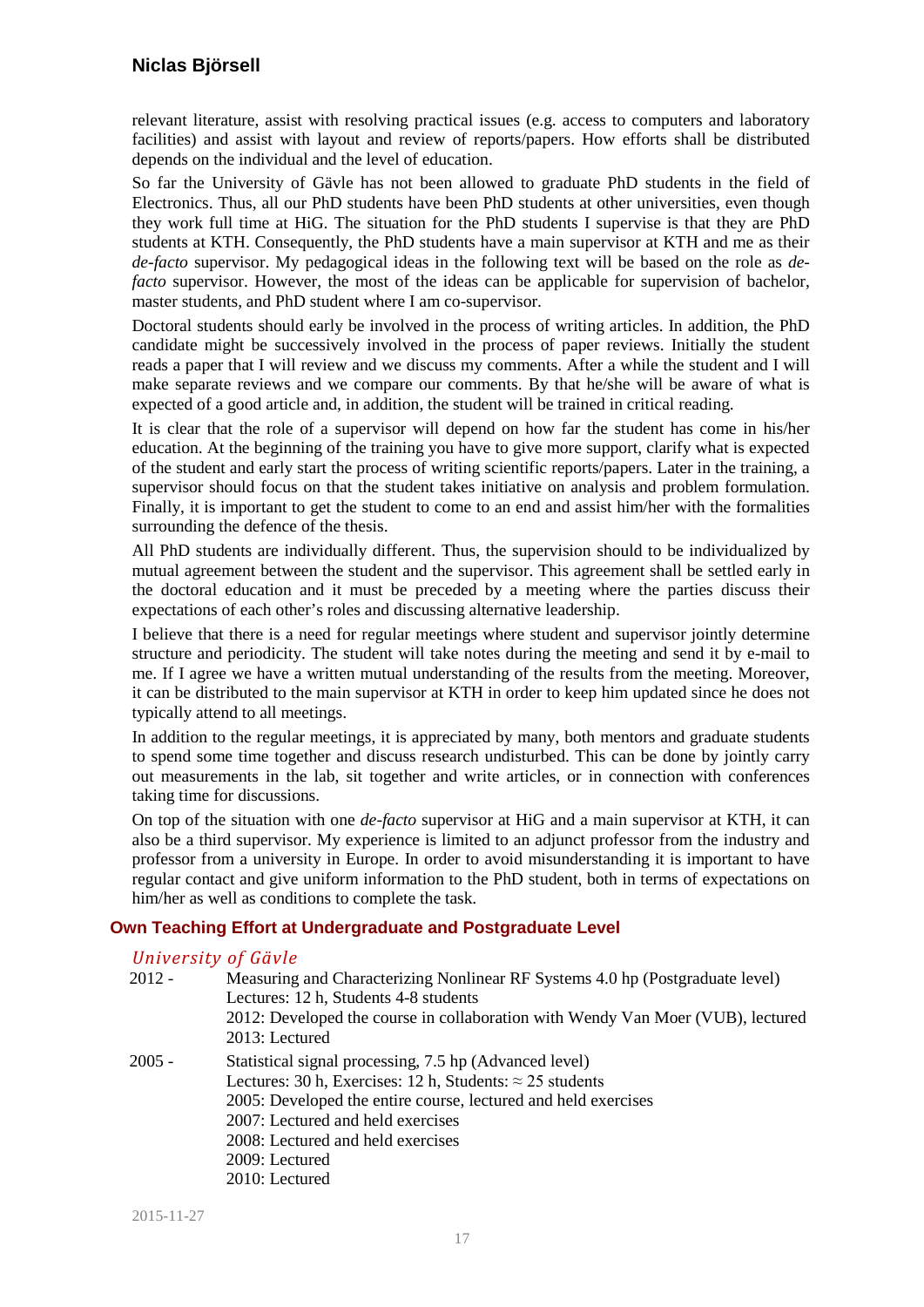|             | 2011: Lectured<br>2012: Lectured<br>2013: Lecture                                                                                                                                                                                                                                                                                                             |                                               |  |
|-------------|---------------------------------------------------------------------------------------------------------------------------------------------------------------------------------------------------------------------------------------------------------------------------------------------------------------------------------------------------------------|-----------------------------------------------|--|
| $2010 -$    | Modulation and Coding, 7.5 hp (Advanced level)<br>Lectures: 28 h, Students: $\approx$ 25 students<br>2010: Lectured and developed assignments<br>2011: Lectured<br>2012: Lectured and developed laboratory work                                                                                                                                               |                                               |  |
| $2009 -$    | Mätsystem, 7.5 hp (Basic level)<br>Lectures: 24 h, Laboratory work: 16 h, Students: $\approx$ 6 students<br>2009: Developed the entire course, lectured, held exercises and laboratory work<br>2010: Lectured, held exercises and laboratory work<br>2012: Lectured, held exercises and laboratory work<br>2013: Lectured, held exercises and laboratory work |                                               |  |
| $2012 -$    | Introduktion till Automation, 7.5 hp (Basic level)<br>Lectures: 20 h, Students: $\approx$ 4 students<br>2012: Developed the entire course, lectured, held exercises and laboratory work                                                                                                                                                                       |                                               |  |
| 2009        | Electricity Engineering, 7.5 hp (Basic level)<br>Lectures: 12 h, Students: 11 students<br>Developed half of the course and lectured                                                                                                                                                                                                                           |                                               |  |
| 2009        | Measurement systems, 7.5 hp (Basic level)<br>Lectured 6 h for $\approx$ 20 students                                                                                                                                                                                                                                                                           |                                               |  |
| $2009 - 10$ | Signaler och system/Signals and systems, 15 hp (Basic level)<br>Lectures: 46 h, Exercises: 10 h, Students: $\approx$ 25 students<br>2009: Lectured and held exercises<br>2010: Lectured and held exercises                                                                                                                                                    |                                               |  |
| $2005 - 08$ | Energy systems 7.5 hp (Basic level)<br>Lectured 4 h                                                                                                                                                                                                                                                                                                           |                                               |  |
| 1991 -      | Installationsteknik (Basic level)<br>Lecture, developed the part "styr och regler",                                                                                                                                                                                                                                                                           |                                               |  |
| $1991 - 05$ | Courses given before 2006 (all at Basic level):                                                                                                                                                                                                                                                                                                               |                                               |  |
|             | Reglerteknik, Samplade reglersystem, Industriell styrteknik, Processreglering,<br>Styr- och reglerteknik, Digitalteknik, Elteknik, Ingenjörsdatorverktyg,<br>Matematikkurser på ingenjörsprogram, Datakurser på ingenjörsprogram                                                                                                                              |                                               |  |
|             | <b>International Universities</b>                                                                                                                                                                                                                                                                                                                             |                                               |  |
| 2012        | Fifth workshop on metrology,<br>Lectured 4 h in RF measurement technology                                                                                                                                                                                                                                                                                     | University of Split,<br>Croatia               |  |
| 2011        | Second workshop on metrology,<br>Lectured 4 h in RF measurement technology                                                                                                                                                                                                                                                                                    | Cyril and Methodius<br>University, Macedonia  |  |
| 2009        | Procedamiento Digitale de Señales,<br>Lectured a 3 week course in Digital signal processing                                                                                                                                                                                                                                                                   | Universidad Nacional de<br>San Augustin, Peru |  |
| 2009        | IEEE 2 <sup>nd</sup> Annual International Measurement University,<br>Summer school<br>Lectured 1 day in A/D and D/A conversion                                                                                                                                                                                                                                | Universita' degli Studi di<br>Trento, Italy   |  |
| 2007        | ADC & DAC Metrology,<br>Summer school<br>Lectured 1 day in sampling techniques                                                                                                                                                                                                                                                                                | University of Sannio,<br>Italy                |  |

# **Design of Own Course Materials List These, Including their Scope**

| 2010 | Assignments | Modulation and Coding     |
|------|-------------|---------------------------|
| 2009 | Assignments | <b>Statistical Signal</b> |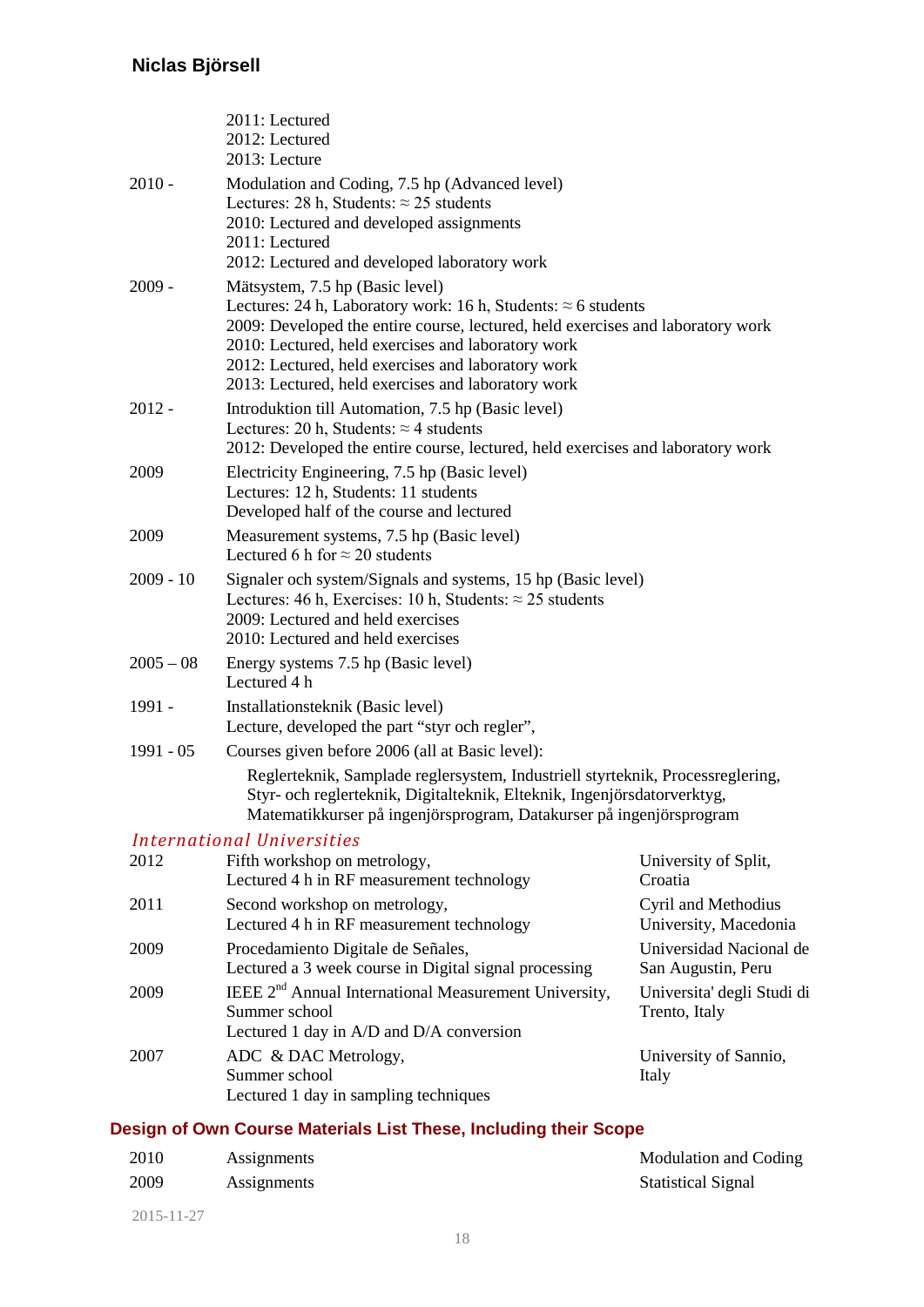|      |                                                                                          | Processing                             |
|------|------------------------------------------------------------------------------------------|----------------------------------------|
| 2009 | Laboratory instructions<br>Project assignments                                           | Mätsystem                              |
| 2008 | Simulation assignment                                                                    | Installationsteknik                    |
| 2008 | Laboratory Instructions [NC14]                                                           | Samplade Reglersystem                  |
| 2007 | <b>Laboratory Instructions</b>                                                           | Processreglering                       |
| 1997 | Part of Chapter 3 in the book: B-O Lundinger, "IT för<br>tekniker och ingenjörer". [TB3] | Ingenjörsdatorverktyg                  |
|      | <b>Own Pedagogical Education</b>                                                         |                                        |
| 2009 | Forskarhandledning 3.0 hp                                                                | Royal Institute of<br>Technology (KTH) |

| 2008 | Interkulturella undervisningssituationer med fokus på | University of Gävle |
|------|-------------------------------------------------------|---------------------|
|      | Kina, $7.5$ hp (HEI00A)                               |                     |
| 2007 | Betyg och bedömning, 7.5 Hp (3IH03A)                  | University of Gävle |
| 1995 | Pedagogisk kurs för högskolelärare                    | University of Gävle |

### **Pedagogical Development Effort**

#### 2011 - **Automation Engineering Program**

Responsible for the development and implementation of the study program.

#### 2004 - 05 **Gävle modellen**

University of Gävle has since 2004 a project based study program for engineers. I was the manager of the electrical engineering program during this time and participated in the group that implemented the new philosophy.

#### 2004 - 06 **Bologna process**

During the implementation of the Bologna process in Sweden the University of Gävle decided to also replace the grading system. This led to extensive work to redesign courses and write new curricula. During this time, I was head of the electronics group.

### 2004 **Styr framåt**

The upper secondary school, Polhemsskolan in Gävle, purchased comprehensive multi-station equipment for education within automation. I participated in the evaluation group as a representative from the university of Gävle.

### **Own Essays of a Popular Science Nature**

- 2013 "Measuring and characterizing nonlinear RF systems", tutorial at " the International Instrumentation and Measurement Conference (I<sup>2</sup>MTC), Minneapolis. 2012 "Software defined radio - Design and performance measure", NI-days, Stockholm.
- 2009 "Effektivare mätmetoder för radiosystem att sopa rent bland radiovågor, ljud och signaler"; University of Gävle.

### **Academic Supervising Experience**

#### Master students

| 2013 | A. Sanz, "Control algorithms for energy savings in irregularly occupied buildings", |
|------|-------------------------------------------------------------------------------------|
|      | $15$ hp                                                                             |
| 2013 | T. Yang, "Sensitivity Analysis of Digital Pre-Distortion Algorithms for Amplifier   |
|      | Linearization - The Impacts of Jitter and Quantization", 30 hp                      |

2013 Q. Zhang, "Signal Classification Implemented by Wavelet Analysis and Support Vector Machine", 30 hp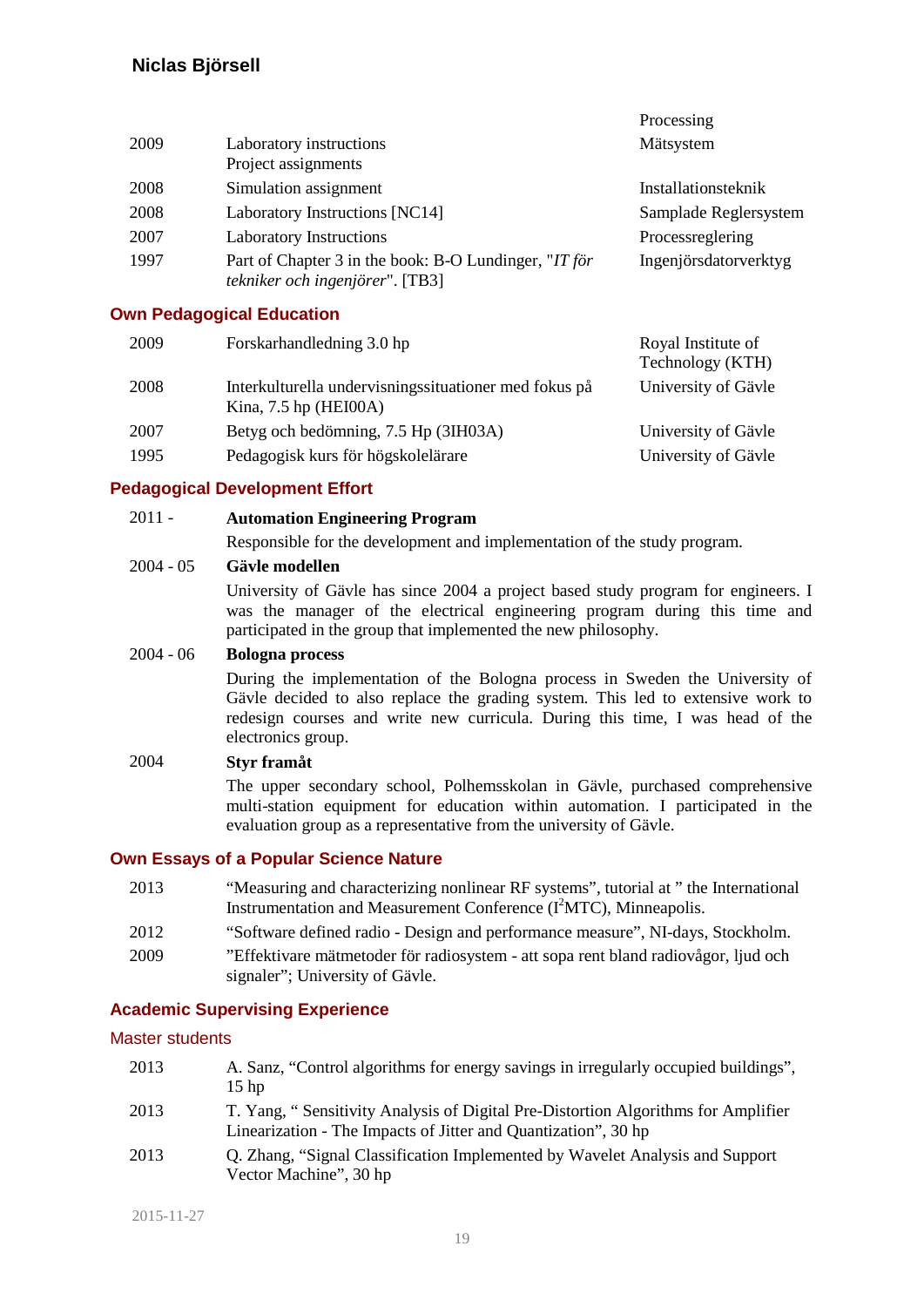| 2012        | T. Feng, "Noise contributions in Nonlinear Vector Network Analyzer (NVNA)<br>measurements", 30 hp                      |  |
|-------------|------------------------------------------------------------------------------------------------------------------------|--|
| 2012        | B. Kazemi, "Developing a Low-Cost Directional Coupler", 30 hp                                                          |  |
| 2011        | L. Gonzales, "Helping cognitive radios in their search for free space", 30 hp                                          |  |
| 2010        | A. Buccardo, "A Signal Detector for Cognitive Radio System", 30 hp                                                     |  |
| 2010        | T. Teshome, "FPGA based Eigen value Detection Algorithm for Cognitive Radio",<br>30 <sub>hp</sub>                      |  |
| 2010        | X. Wu, "Design of Passive UHF RFID Tag Antennas and Industry Application",<br>30 <sub>hp</sub>                         |  |
| 2009        | S. Jawdat, "Dynamic Nonlinear Pre-Distortion of Signal Generators for Improved<br>Dynamic Range", 30 hp                |  |
| 2009        | X. Wu, "The Survey of Detection Methods and Testbeds For Cognitive Radio<br>Application", 30 hp                        |  |
| 2008        | H. Al-Tahir, "Multidimensional Measurements: on RF Power Amplifiers", 30 hp                                            |  |
| 2008        | E. G. Condo Neira, "Multidimensional Measurements on RF Power Amplifiers",<br>30 <sub>hp</sub>                         |  |
| 2008        | M. Siddiq, "Synthetic Instruments an overview", 30 hp                                                                  |  |
| 2008        | P. Gong, H. Guo, "Post-Correction of Analog to Digital Converters", 30 hp                                              |  |
| 2007        | C. Lugue, "Model-based pre-distortion for signal generators", 30 hp                                                    |  |
| 2006        | M. Mansour, "Spectrally Pure Signal Generation Based on Spectrum Analyser<br>Measurements Using Pre-distortion", 30 hp |  |
| $2004 - 05$ | Kaveh Danandeh Dodaran, "DC Specification for ADC's with Varying Sampling<br>Frequency"                                |  |
|             | A. Stephan. "Modelling Analog-to-Digital Converters Using Volterra Filtering"                                          |  |
|             | E. Wali, "Truncated Gaussian Noise in ADC Histogram Tests"                                                             |  |

### **Doctoral Students**

| 2007 - 12 | Samer Medawar                                                                  | Lic: Feb 5, 2010                        |
|-----------|--------------------------------------------------------------------------------|-----------------------------------------|
|           | Main supervisor: Peter Händel, EES, KTH                                        | PhD: June 8, 2012                       |
| 2008 - 12 | Charles Nader (de facto supervisor)<br>Main supervisor: Peter Händel, EES, KTH | Lic: Aug 20, 2010<br>PhD: Aug 17, 2012  |
| 2010 - 15 | Mohamed Hamid (de facto supervisor)<br>Main supervisor: Ben Slimane, ICT, KTH  | Lic: Feb $7, 2013$<br>PhD: Feb 13, 2015 |

## **Doctoral Students at Present Being Supervised**

| $2014 -$ | Rakesh Krishnan Thekkeparampumadom |
|----------|------------------------------------|
|----------|------------------------------------|

2015 - Smruti Ranjan Panigrahi

# **Approved Grants**

| 2012        | Cooperation in the program Linnaeus-Palme<br>Role: Principal investigator                                                                                        |
|-------------|------------------------------------------------------------------------------------------------------------------------------------------------------------------|
|             | Other co-leaders: University of Zagreb.                                                                                                                          |
|             | ID: IPK/2012:3949, Financial support: 244 000 SEK                                                                                                                |
| $2010 - 13$ | Tempus project "Creation of the Third Cycle Studies-Doctoral Studies in Metrology"<br>Role: External expert and Local organizer                                  |
|             | Main project leader: Ss. Cyril & Methodius University-Skopje<br>$\Omega$ den er 1. dem $\Omega$ ende Den em Den er en Heinenster Heinenster ef $\mathbb{Z}$ ende |

Other co-leaders: South-Eastern European University, University of Zagreb,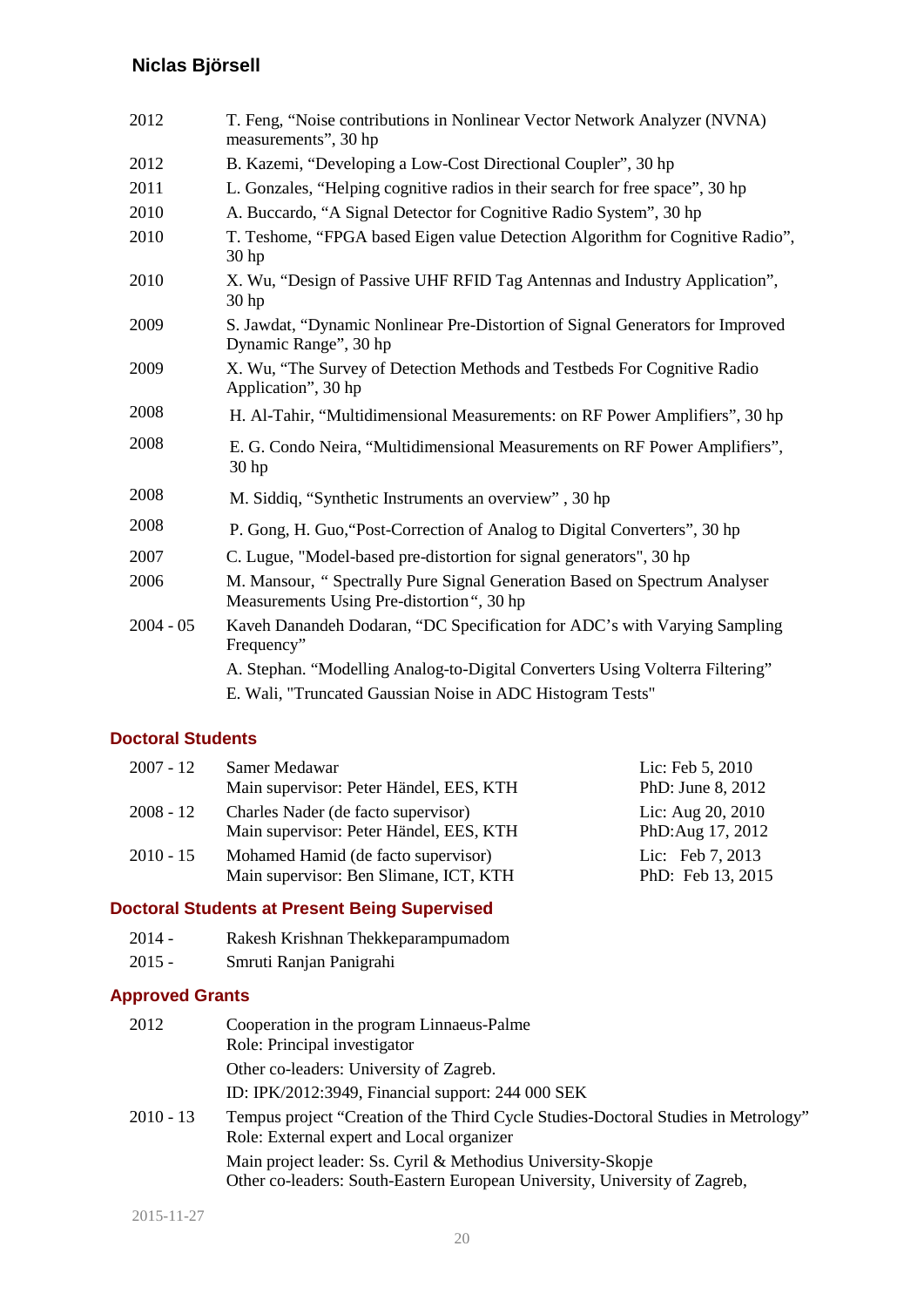|      | University of Split and the University of Prishtina, University of Pavia, University of<br>Zaragoza, Czech Technical University in Prague, Technical University Carolo<br>Wilhemina of Braunschweig, Graz University of Technology, Bureau of Metrology<br>of R. Macedonia.                                                                                                                                                                      |
|------|--------------------------------------------------------------------------------------------------------------------------------------------------------------------------------------------------------------------------------------------------------------------------------------------------------------------------------------------------------------------------------------------------------------------------------------------------|
|      | ID: 58599-tempus-mk-tempus-jpcr                                                                                                                                                                                                                                                                                                                                                                                                                  |
| 2012 | Cooperation in the program Linnaeus-Palme<br>Role: Principal investigator                                                                                                                                                                                                                                                                                                                                                                        |
|      | Other co-leaders: University of Zagreb.                                                                                                                                                                                                                                                                                                                                                                                                          |
|      | ID: IPK/2011:3738, Financial support: 40 000 SEK                                                                                                                                                                                                                                                                                                                                                                                                 |
| 2010 | European summer school "Distributed measurement system".<br>Role: Principal investigator                                                                                                                                                                                                                                                                                                                                                         |
|      | Other co-leaders: The Royal Institute of Technology, Instituto Superior<br>Tecnico, University of Sannio, Czech Technical University in Prague, Techinal<br>University of Kosice, University of Calabria, Budapest University of Technology and<br>Economics, Graduate School of Engineering in Electronics, Computer Science and<br>Telecommunication of Bordeaux, Gdynia Maritime University.<br>ID: 2009:1230, Financial support: 44 140 Euro |
|      |                                                                                                                                                                                                                                                                                                                                                                                                                                                  |
| 2009 | European summer school "Distributed measurement system".<br>Role: Principal investigator                                                                                                                                                                                                                                                                                                                                                         |
|      | Other co-leaders: The Royal Institute of Technology, Instituto Superior<br>Tecnico, University of Sannio, Czech Technical University in Prague, Techinal<br>University of Kosice, University of Calabria, Budapest University of Technology and<br>Economics, Graduate School of Engineering in Electronics, Computer Science and<br>Telecommunication of Bordeaux, Gdynia Maritime University.                                                  |
|      | ID: 2008:1160, Financial support: 38 290 Euro                                                                                                                                                                                                                                                                                                                                                                                                    |
| 2008 | European summer school "Distributed measurement system".<br>Role: Principal investigator                                                                                                                                                                                                                                                                                                                                                         |
|      | Other co-leaders: The Royal Institute of Technology, Instituto Superior<br>Tecnico, University of Sannio, Czech Technical University in Prague, Techinal<br>University of Kosice, University of Calabria, Budapest University of Technology and<br>Economics, Graduate School of Engineering in Electronics, Computer Science and<br>Telecommunication of Bordeaux.                                                                              |
|      | ID: 2007:1716, Financial support: 26 869 Euro                                                                                                                                                                                                                                                                                                                                                                                                    |
|      | dminictration of Education                                                                                                                                                                                                                                                                                                                                                                                                                       |

## **Administration of Education**

| $2011 -$    | Manager of the Automation Engineering Program | University of Gäyle |
|-------------|-----------------------------------------------|---------------------|
|             | (Swedish: Programansvarig)                    |                     |
| $2002 - 05$ | Manager of the Electrical Engineering Program | University of Gäyle |
|             | (Swedish: Programansvarig)                    |                     |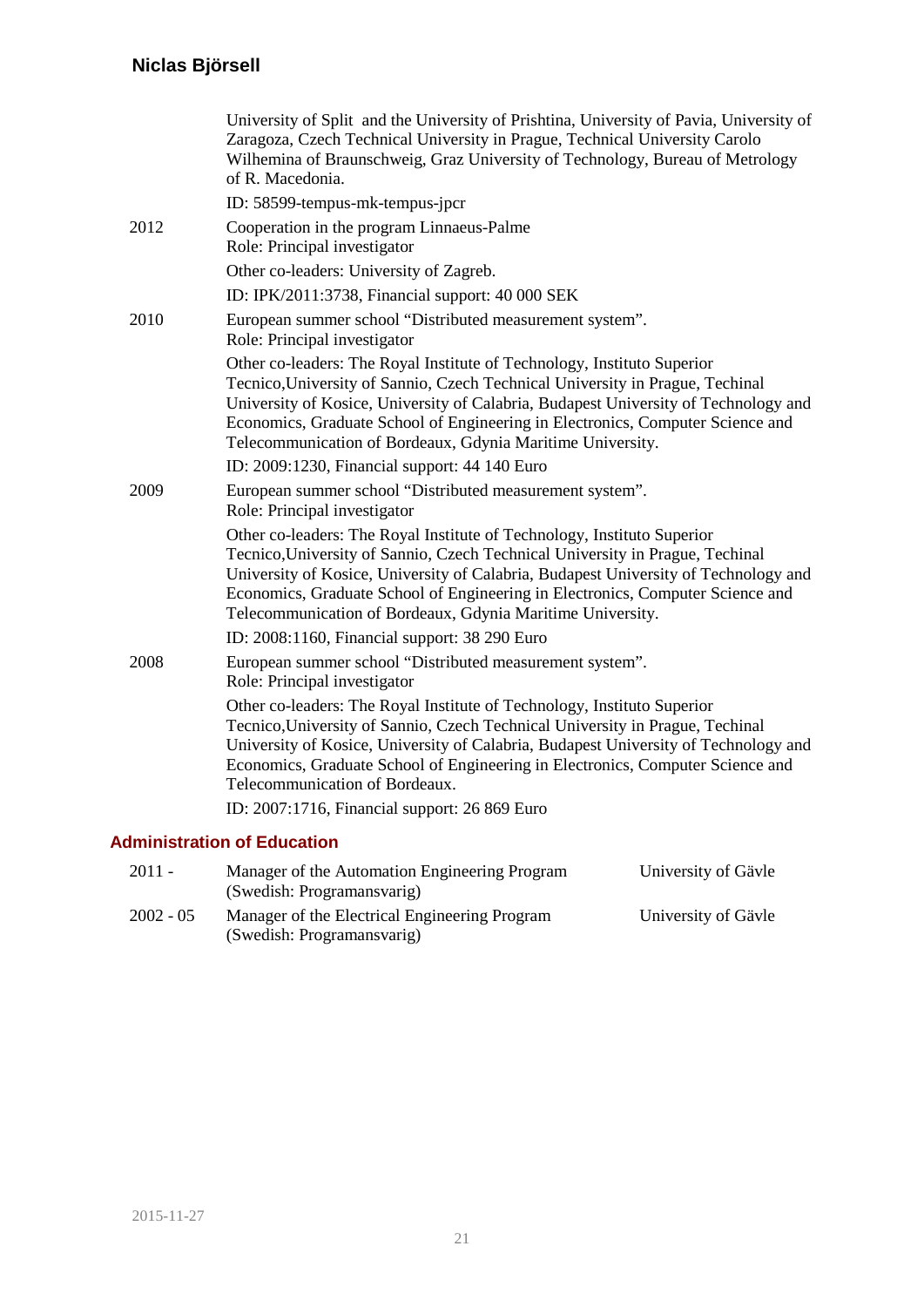## **OTHER ASSIGNMENTS**

## **Administrative Assignments**

| $2010 - 12$   | Head of Center for RF Measurement Technology                                                                                   | University of Gävle |
|---------------|--------------------------------------------------------------------------------------------------------------------------------|---------------------|
| $2003 - 04$   | Member of the board for Research and Education for<br>Technical and Science subjects (TN-nämnden)                              | University of Gävle |
| $1995 - 98$ , | Member of the board for Research and Development                                                                               | University of Gävle |
| 1994 - 98     | University of Gävle<br>Member of the board of the Library                                                                      |                     |
|               | <b>Experience from Unit Leadership</b>                                                                                         |                     |
| $2010 - 11$   | Head of division ATM/Electronics (Ämnesföreträdare)<br>The assignment entailed no economical or personnel<br>responsibilities. | University of Gävle |
| $2006 - 09$   |                                                                                                                                |                     |

Number of employees: 15-20 Annual turnover for education:  $\approx$  9 MSEK. The research turnover increased from 3.1 MSEK in 2005 to 9.9 MSEK in 2009.

### **Membership of University Boards or Councils**

| 2010 - 13 | Member of the university board | University of Gävle |
|-----------|--------------------------------|---------------------|
|-----------|--------------------------------|---------------------|

### **Politically Associated Research Assignments**

### **Member of an International Research Council, Programmes, Committees or Advisory Groups.**

| $2005 -$ | Member of IEEE standardization groups<br>1241 - Standard for Analog to Digital Converters |
|----------|-------------------------------------------------------------------------------------------|
| $2005 -$ | Member of IEEE standardization group<br>1658 - Standard for Digital to Analog Converters  |
| $2012 -$ | Secretary of IEEE standardization group<br>P2414 - Standard for Jitter and Phase Noise    |

### **Other Work within the Third Assignment**

| 2011        | General chair at the conference Radio Frequency Measurement Technology<br>Conference (RFMTC) 11     |
|-------------|-----------------------------------------------------------------------------------------------------|
| 2007        | General chair at the conference Radio Frequency Measurement Technology<br>Conference (RFMTC) 07     |
| $2004 - 05$ | Organizer of the national research conference "Swedish ADDA 05", Advanced A/D<br>and D/A conversion |